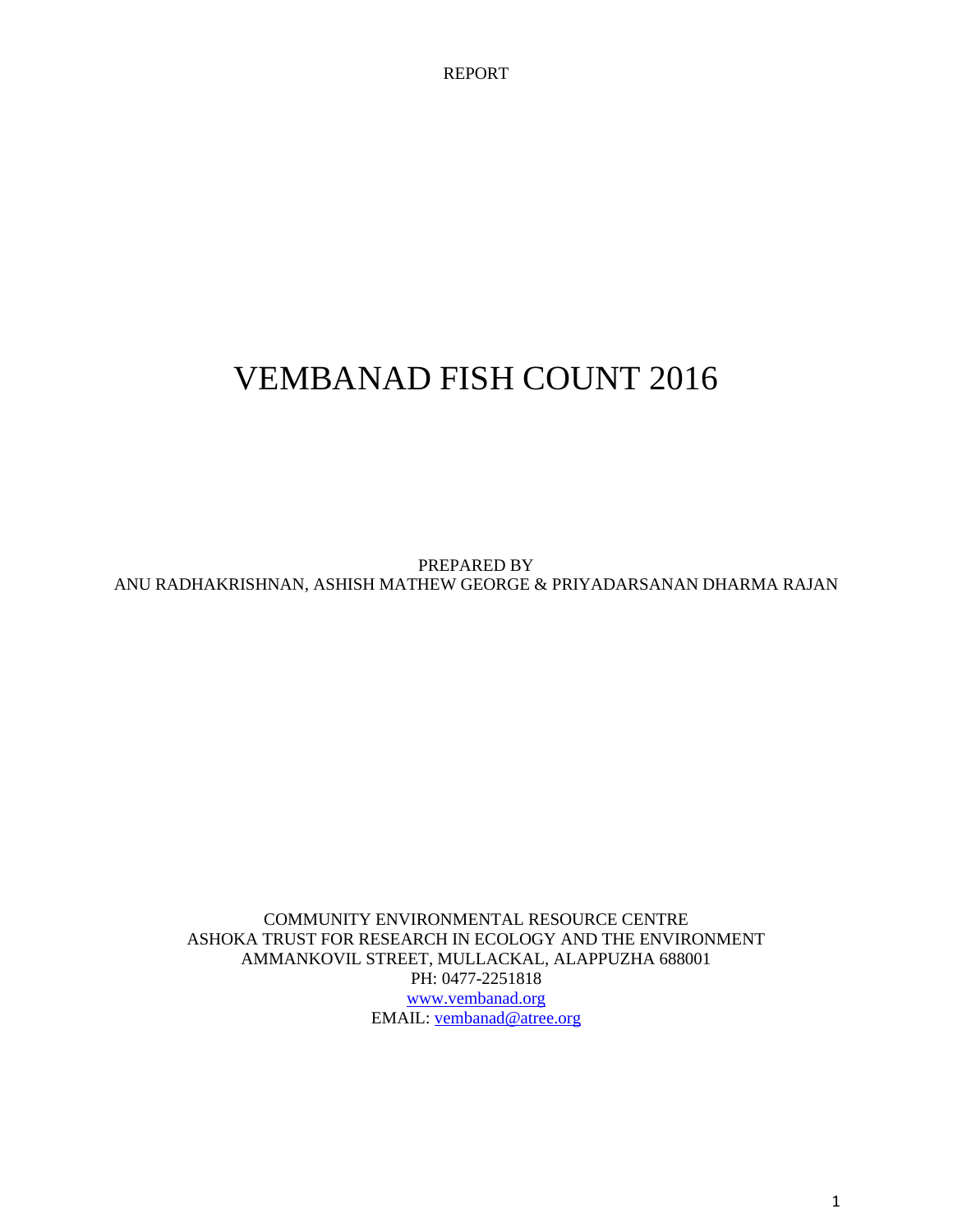# Contents

| Fig 2: Total Fin-Fish Diversity recorded south of Thannermukkom Bund of Vembanad Lake.  15       |  |
|--------------------------------------------------------------------------------------------------|--|
| Fig 3: Total Fin-Fish Abundance recorded south of Thannermukkom Bund of Vembanad Lake.  15       |  |
|                                                                                                  |  |
| Fig 4: Feeding guild of Fin-Fishes around recorded south of Thannermukkom Bund of Vembanad Lake. |  |
|                                                                                                  |  |
|                                                                                                  |  |
| Fig 5: Habitat preference of Fin-Fishes around recorded south of Thannermukkom Bund of Vembanad  |  |
|                                                                                                  |  |
|                                                                                                  |  |
|                                                                                                  |  |
|                                                                                                  |  |
|                                                                                                  |  |
|                                                                                                  |  |
|                                                                                                  |  |
|                                                                                                  |  |
|                                                                                                  |  |
|                                                                                                  |  |
|                                                                                                  |  |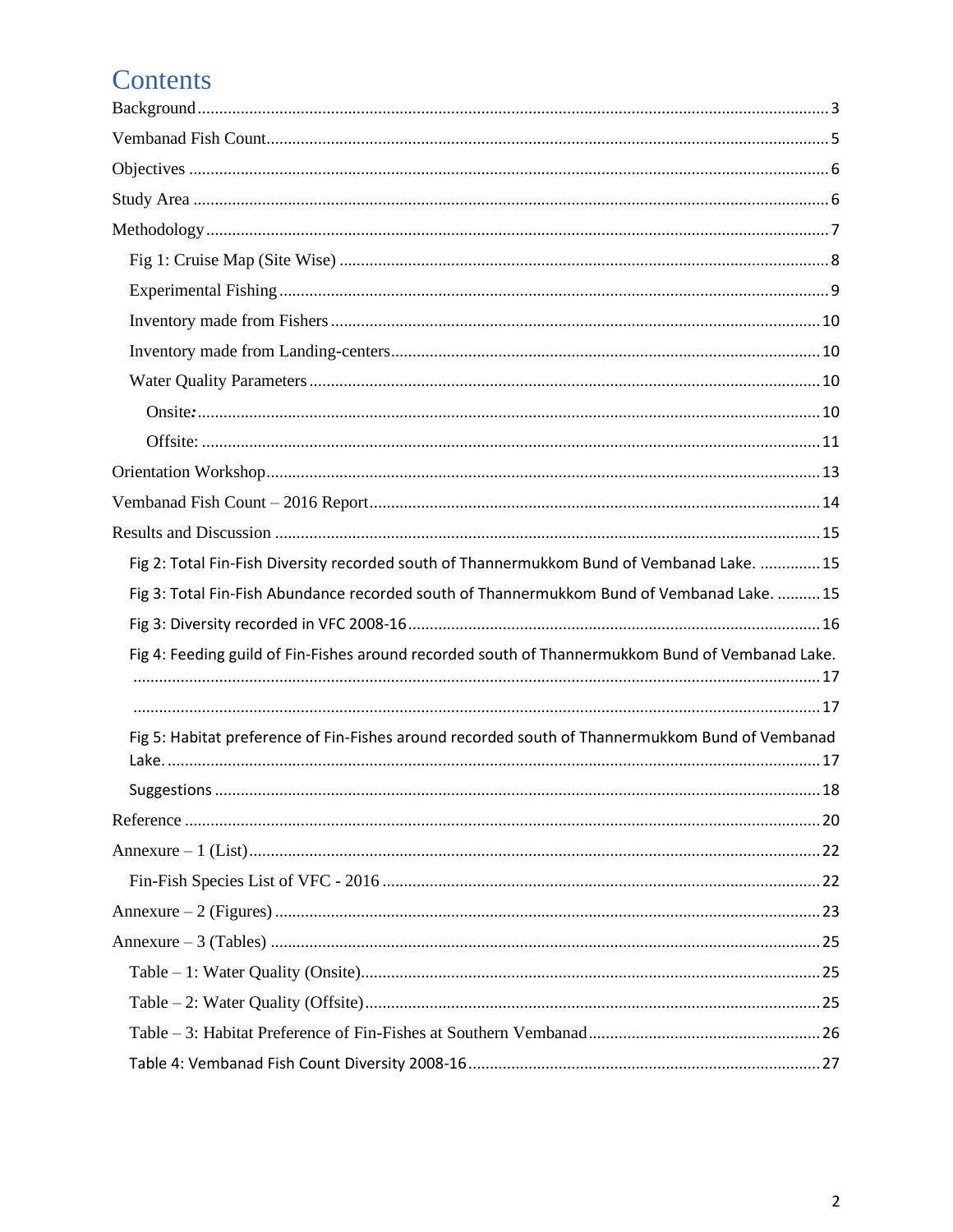### <span id="page-2-0"></span>Background

Vembanad Lake (Alappuzha, Kerala) and its associated wetlands is the largest tropical wetland ecosystem on the south-west coast of India, covering an area of  $1,512 \text{ km}^2$  (Ramsar, 2002) and has been designated as a Ramsar site, a wetland of global importance for its biodiversity values. Four rivers - Pampa, Meenachil, Achankovil and Manimala, originates from the Western Ghats confluence to the southern portion of Vembanad bringing the water and rich sediments and draining into the Arabian sea (Padmalal et al. 2008), thus making Vembanad the "inland fish" basket" of Kerala (Padmakumar 2003; Mayaja & Srinivasa 2014). The lake is considered to be the largest fishery production unit in the south-western coast of India after the Arabian Sea. Vembanad Lake is not only home to fisheries but also to numerous migratory and resident birds (Kumar, 2006; S. P. Narayanan, Thomas, & Sreekumar, 2011).

After the Second World War, the need for food security was high due to poverty and malnourishment and with Kuttanad being a fertile land there was pressure to intensify paddy cultivation. However due to high tidal influxes, salinity intruded during the main Punja crop season, making some of the areas uncultivable. Therefore to allow a second cropping season Thannermukkom barrage was constructed and was commissioned in 1976 (Asha, Cleetus, Suson, & Nandan, 2015). This barrage (1.4 km long) constructed during 1976 to avert salt water incursions on to the paddy fields of Kuttanad to promote *Punja* crop (main crop) (Geetha, Chandramohankumar, & Mathews, 2007) was the major human intervention in Vembanad Lake. The closing of the barrier stops the tidal effects, stops the flow of water to the south of the barrier, and thus hinders natural flushing of contaminants. The deterioration of water quality in the lake can be directly attributed to the construction of Thannermukkom barrage (Geetha et al., 2007). The barrage has altered the fishery resources and clam resources reproduction patterns as some of the fish have to migrate to the northern part for spawning and vis-a-versa (Kurup  $\&$ Harikrishnan, 2000). Delays in operation of barrage have led to serious ecological changes (Kannan 1979) as the barrage remains closed during the summer season, preventing salt water into the low-lying paddy fields situated in the upstream region (Sathyanathan, 2010). This has led to the decline in fishery resources, water stagnation and growth of water hyacinth (Suseelan 1987; Commission 2008; MSSRF 2007; Manorama & Agricultural 2013).

Since the commissioning of Thannermukkom barrage there has been a drastic decline in the diversity and population of fishes ( Kurup & Samuel, 1985; Kurup, et al. 1993; Padmakumar, 2003). Fishery sector is one sector that has been affected adversely due to the commissioning of Thannermukkom barrage. The annual landing of fish from the Vembanad Lake is down from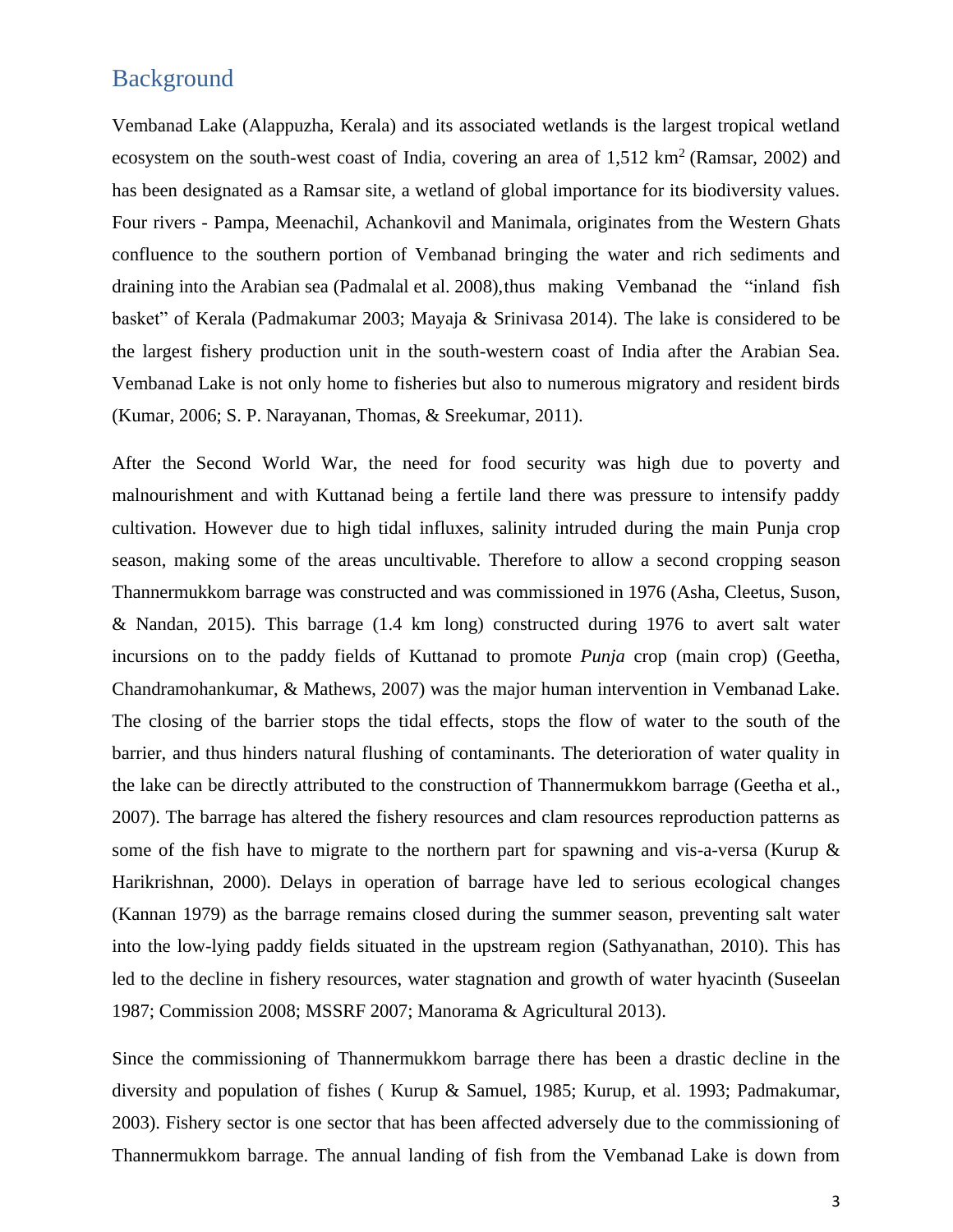about 16,000 tonnes a year in the late seventies to about 7,200 tonnes in 2000 (Unnithan, Bijoy, & Vava, 2001). Kurup et al. (1993) have reported reductions in the marine fish and prawn migration to the lake for breeding. Although the use of fishing gear leads to mass destruction and the premature catching of inland fish are legally banned, such practices continue out of livelihood needs (CERC ATREE, 2013). Even though many of the studies (Kannan 1979; Kurup & Samuel 1985; Laxmilatha & Appukuttan 2002; Krishna Kumar & Rajan 2012) have pointed out the decline in fishery resources, still the government hasn't taken any major efforts to revive the fishery.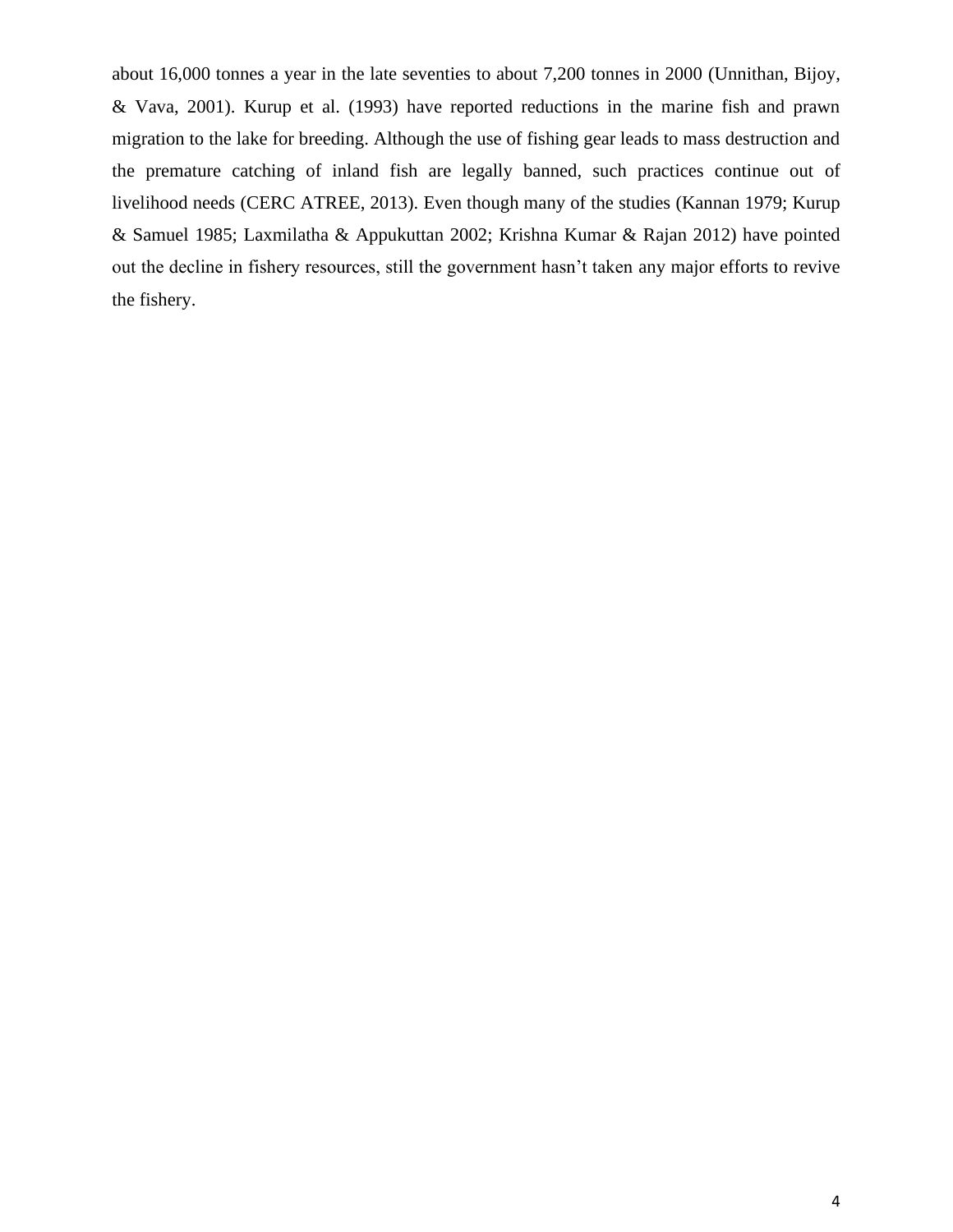### <span id="page-4-0"></span>Vembanad Fish Count

Ashoka Trust for Research in Ecology and the Environment (ATREE) initiated the *Vembanad Fish Count* (VFC) as an annual participatory fish assessment in May 2008 to understand the fishery and ecological trends in Vembanad. Several institutions and agencies like the Kerala State Biodiversity Board, Department of Fisheries, Alappuzha, Government of Kerala, Department of Environment and Climate Change, Government of Kerala., Vembanad Nature Club, and Vembanad Lake Protection Forums are the co -organizers of the event. Kerala University of Fisheries and Ocean Sciences (KUFOS, erstwhile Fisheries College, Panangad), SN College, Cherthala and St Albert's College (Ernakulam) are providing the necessary technical support for the event. Vembanad Fish Count is a democratic approach in resource monitoring which is different from the conventional top-down approaches. It is a stakeholder driven program where the targeted groups participate in the entire process, learning about the situation, identifying problems, discussing alternatives, seeking solutions, designing and implementing activities, evaluating and disseminating results. In this processes, fisher folk of Vembanad share their traditional knowledge to identify problems and solutions, ensuring that the poor and uninformed will not be excluded from decision-making and development opportunities. Such dialogue initiated during the VFC has lead the fisher community here to organize as Lake Protection Forum (LPF). 14 units of LPFs are now registered and are federated as Federation of Lake Protection Forums. LPFs are taking a leading role in organizing several conservation programs at Vembanad. One of the important activities of LPFs is the Matsyathaavalam (fish sanctuaries). Fisher folk have created 23 fish sanctuaries (no-fishing area with breeding supports for fishes) based on their traditional knowledge.

VFC brings together researchers, NGOs, environmentalists, students and media from Southern India. Fishers, local-self-governments, schools from around the lake are participating in this annual event and are very eager to learn about the status of fishery resources of the lake. This event has helped to consolidate views on the issues and convinced the need for immediate interventions in this sector, especially through participation of the stakeholders. The program consists of two modules; namely action & awareness.

Vembanad Fish Count – 2016,  $9<sup>th</sup>$  edition of its kind was carried out in two major steps; viz., a participatory workshop and the fish count. In this version India Biodiversity Portal also supported us in live showcasing of the observational database.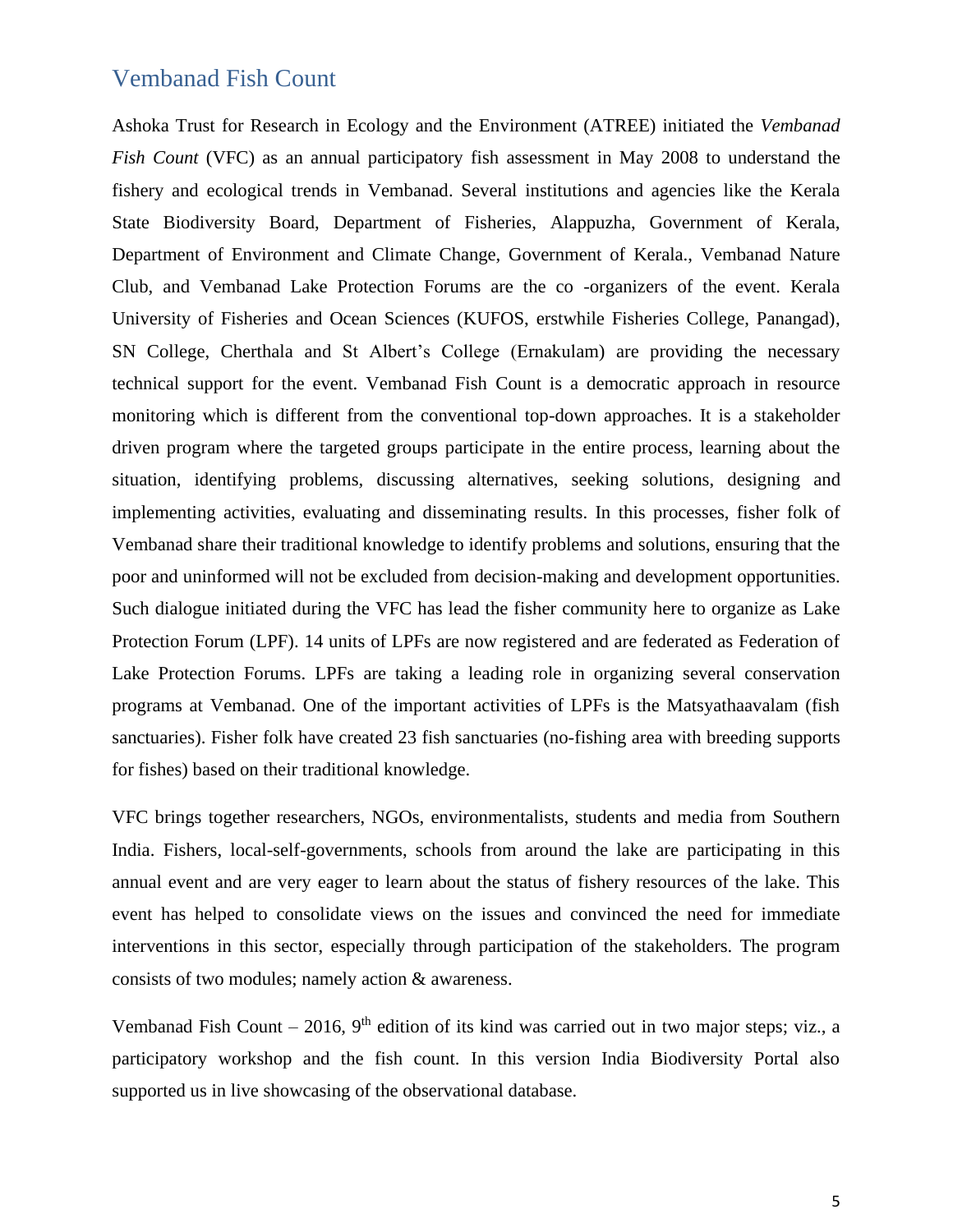## <span id="page-5-0"></span>**Objectives**

- 1. To carry out an extensive survey on the fish diversity of the southern sector of Vembanad Lake.
- 2. Capacity building to focus attention to issues on lake deterioration and biodiversity decline, into public domain.

### <span id="page-5-1"></span>Study Area

Vembanad Lake (9° 34' 60" N, 76° 25' 0" E), a transitional ecotone between sea and land is the largest humid tropical wetland on the west coast of India with a length of 96 km and a surface area of  $1512 \text{km}^2$ . Seven rivers which originate from the Western Ghats Biodiversity Hotspot drain to the lake and eventually join the Arabian Sea. The rich biodiversity and socio economic importance, of Vembanad lake along with adjacent Kole lands led to the declaration of the lake as a Ramsar site; a wetland of international importance. The mangrove patches and islands in the lake like *Pathiramanal* also provide habitat for resident and seasonal migratory water fowl, otters, fish, clams, shrimps, crabs, aquatic insects and other aquatic organisms. The lake is also renowned for its live clam resources and sub-fossil shell deposits, large populations of water fowls, besides a high species diversity of finfish and shellfish (WWF 2002). (WWF, 2002). Around two hundred forty-five species of fishes were reported from the whole of Vembanad-Kole wetland since 1960. One hundred fifty species of fishes belonging to hundred genera and fifty-six families are known to occur in Vembanad Lake (Kurup and Samuel,1985). The list also includes vulnerable species such as *Horabagrus brachysoma, Carinotetraodon travancoricus* (Molur and Walker 2001*).*  The Thannermukkom Salt Water Barrage divides the lake into two parts – the perennial brackish water part on the North and the southern freshwater fed by the rivers draining into the lake with seasonal salt water intrusion from high tide during non-rainy seasons. These freshwater regions of the lake are facing ecological problems due to rampant propagations of water hyacinths and eutrophication. Unmanaged and unregulated tourism and unethical fishery practices are also posing serious threats to the Vembanad Lake. (Krishnakumar et. al., 2007).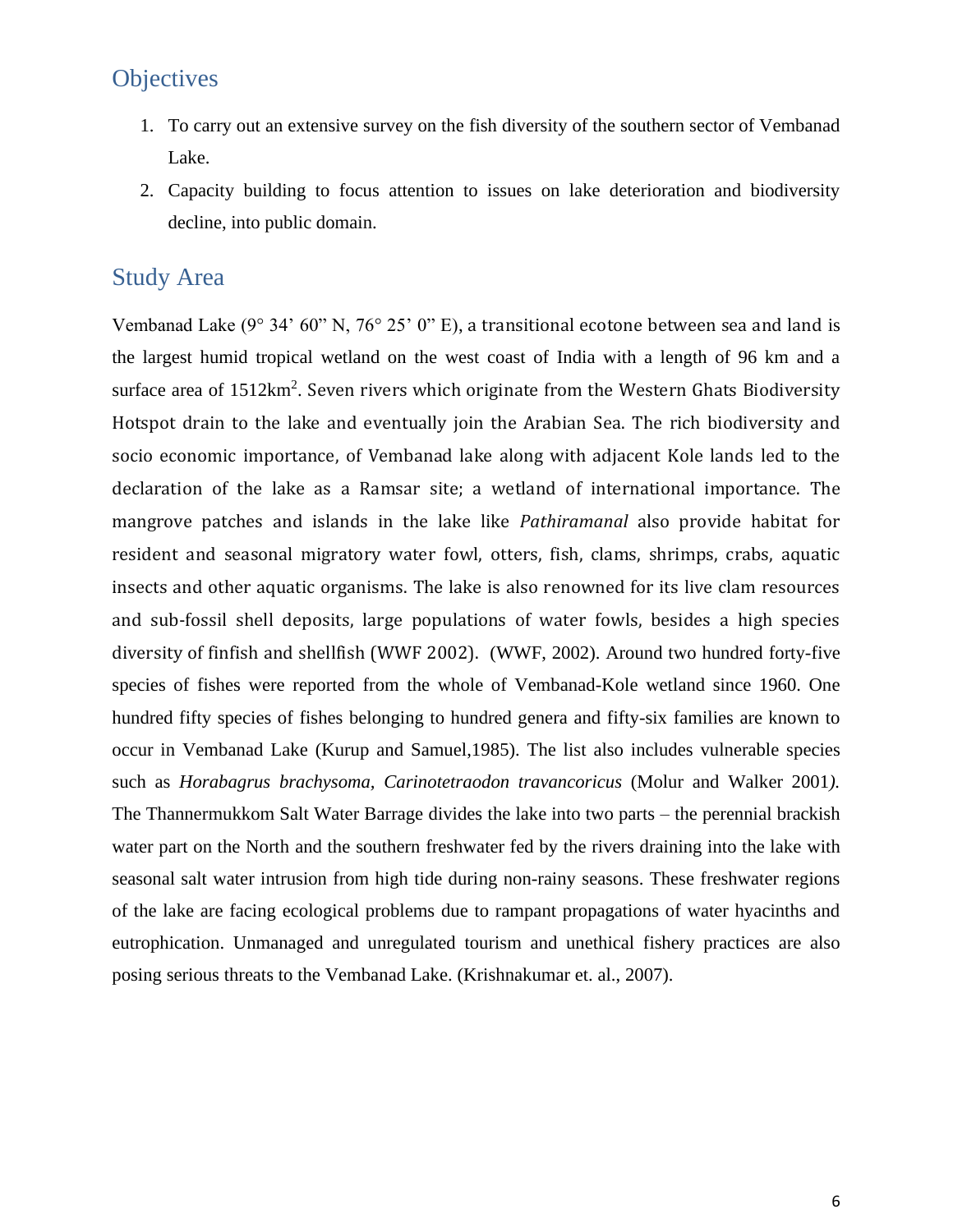## <span id="page-6-0"></span>Methodology

One hundred twenty volunteers from local stakeholders, various colleges, Universities, research institutes and Non-Governmental Agencies participated in VFC 2016. The entire team was divided into three cruise groups: The Kumarakom Cruise (East Bank), Kuttanad (Riverine Sector) Cruise and Pathiramanal Cruise (West Bank) with 35 -40 members in each team. Each cruise team was further subdivided into four in order to assign responsibilities for 1) experimental fishing, 2) collecting data from landing centers, 3) collecting data from fishers in the lake and 4) water quality monitoring. The cruise teams conducted experiments at 15 (5X3) previously identified sampling points.

'East Bank' cruise covered Ambika Market, Kumarakom, Nazreth, Chithira Kayal and R Block. 'Riverine cruise covered Punnamada, Chungam, Kainakary, Aarayiram Kayal and Sai. 'West Bank cruise covered Kayippuram, Pathiramanal, Muhamma, Mannamcheri and Aryad sampling points (Fig. 1). The program commenced from 6 am and extended till 3 pm on 22<sup>nd</sup> of May 2016.

A week before the survey, an expert team of fish taxonomists explored around the lake for fish landing centre inventory and collected the data from Vaikom and Pallom landing centres during the early morning hours. In addition to this on the day of fish count Ambika Market located near Thannermukkom bund and Punnamada landing centre respectively was also surveyed in the morning by students and experts.

As part of capacity building an orientation workshop (participatory workshop) was arranged on the day before fish count in order to capacitate the participants on their duties and responsibilities and etiquettes to be followed during fish count. A fish identification guide, water quality analysis and collection kit along with GPS were provided to carry out the exercise.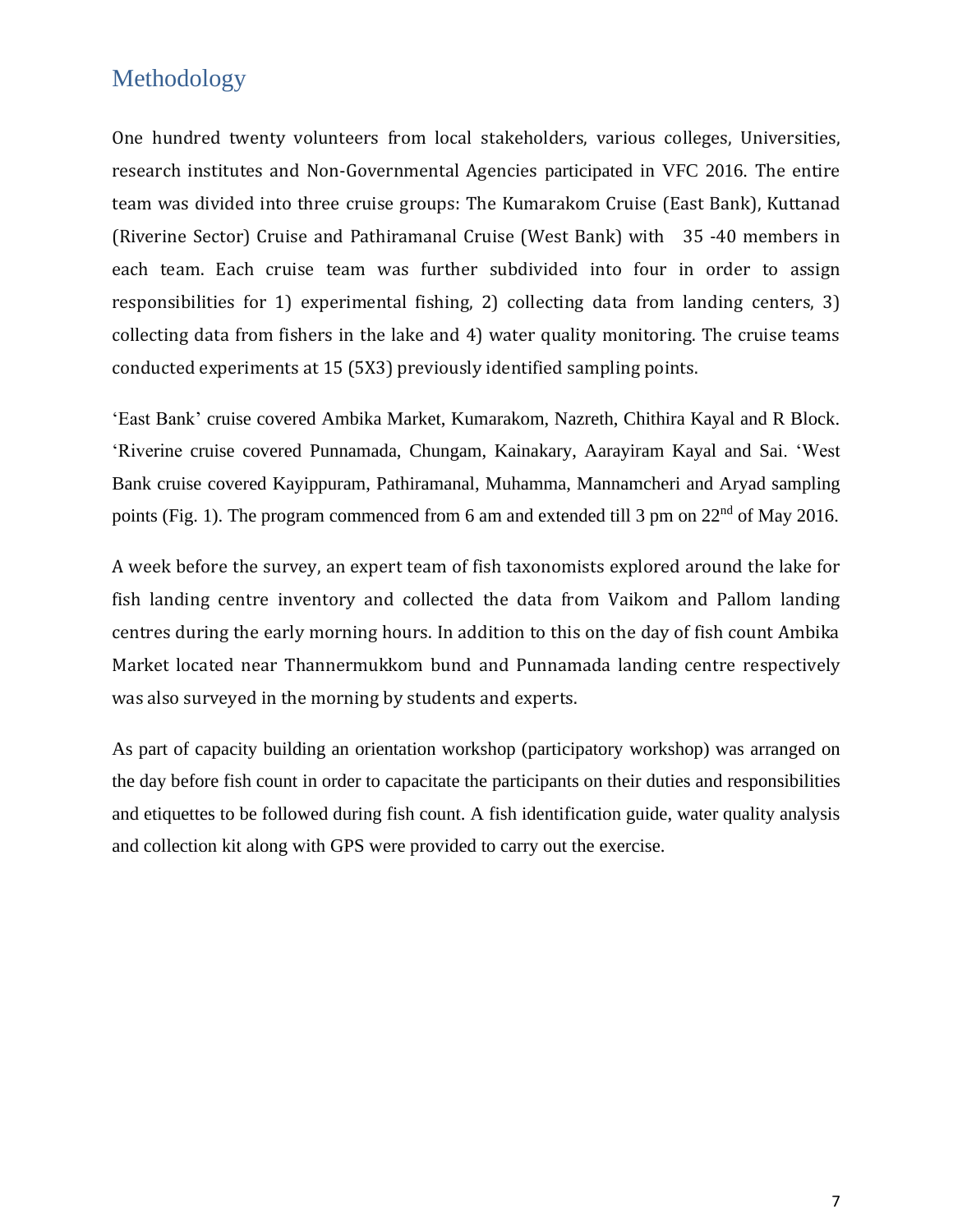### <span id="page-7-0"></span>Fig 1: Cruise Map (Site Wise)



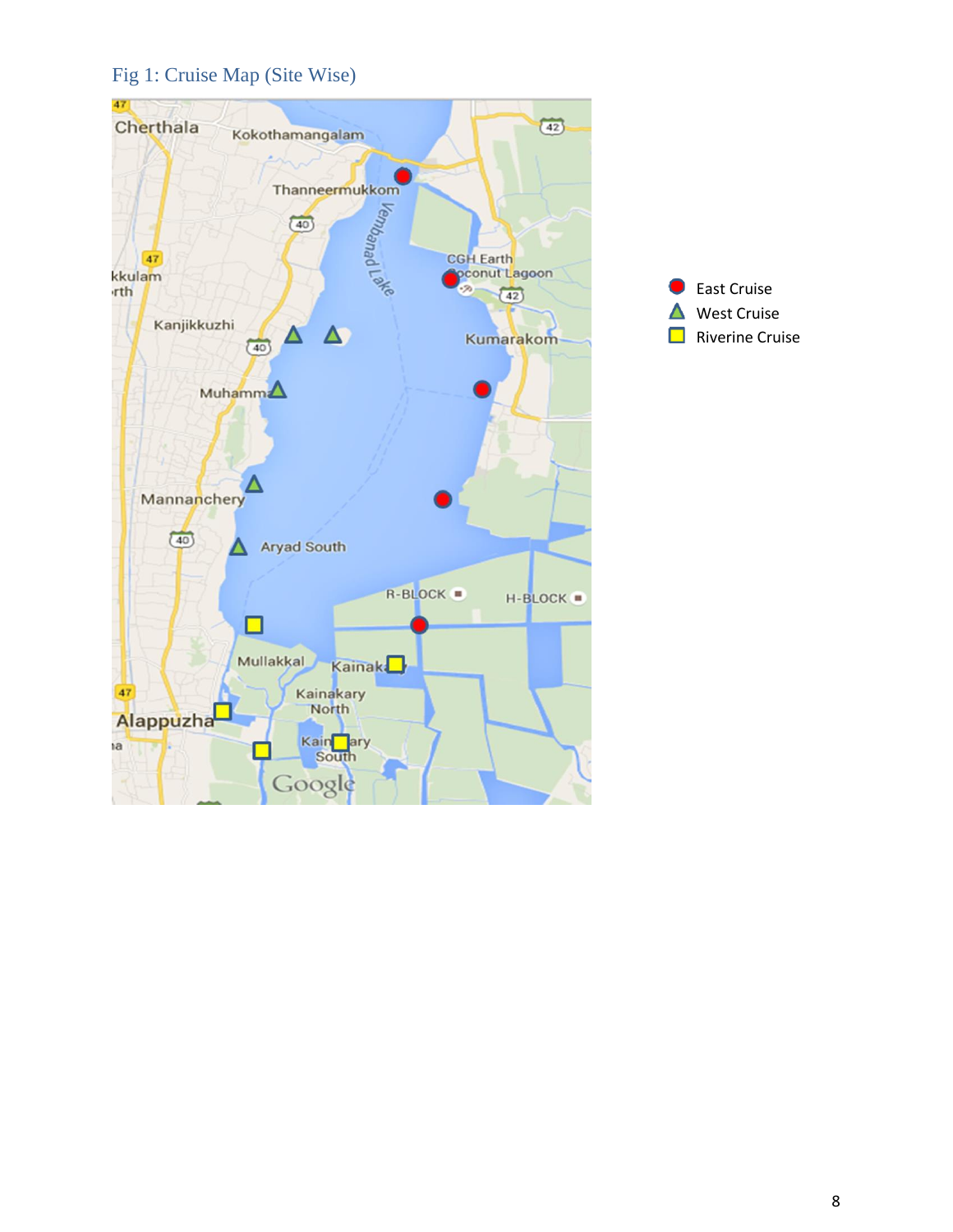#### <span id="page-8-0"></span>Experimental Fishing

This was facilitated with the help of local fishers who accompanied the cruise at all different stations using three major fishing gears, namely;

- 1. **Gill Net**: Gillnetting is a typical fishing method utilized by commercial and artisanal anglers. Gill nets are vertical panels of mesh commonly set in a straight line. Fish be caught by gill nets in 3 ways: (1) Wedged – held by the mesh around the body (2) Gilled – held by mesh slipping behind the opercula, or (3) Tangled – held by teeth, spines, maxillaries, or different distensions without the body entering the mesh. Usually fish are gilled. A fish swims into a net and passes just part route through the mesh. When it battles to free itself, the twine slips behind the gill cover and averts escape. (Murphy et al., 1996). One gill net each was laid at six locations; i.e., at two sites for each cruise. The nets were laid by around 2am and was retrieved by 6am. The collection was ice preserved till each team arrived for inspection. All entries were made on to the survey forms distributed to the participants
- 2. **Cast Net**: The net is cast or tossed by hand in such a way, to the point that it spreads out on the water and sinks. This procedure is called net casting or net throwing. Fish are caught as the net is hauled back in. (Dunbar, 2001) This basic gadget is especially successful for small bait or forage fish and has been being used, with different modifications, for thousands of years. Cast net was thrown at five points each at all five sites of each cruise (total  $=$  5X5X3). Entries were made as mentioned above. The specimens obtained were either left back after successful identification and counting or collected in alcohol/formalin depending upon the use to be carried out later on. Alcohol preservation was preferred in case of DNA analysis and formalin in case of further morphological lab examination.
- 3. **Scoop Net**: Scoop net, additionally called a hand net or plunge net, is a net or mesh basket held open by a loop. It might be on the end of a handle. Scoop nets have been utilized since artifact and can be utilized for scooping fish close to the surface of the water. The basket is made of wire or nylon work, as opposed to fabric work, since crabs/fish fight, chomp, wander aimlessly when they are caught. Scoop net was also carried out five times at each at all five sites of each cruise and the following activities were done as the same as above.

The abundance (number of individuals at each sampling point) and diversity (type of each species) data had been recorded on the respective survey forms provided to the participants. An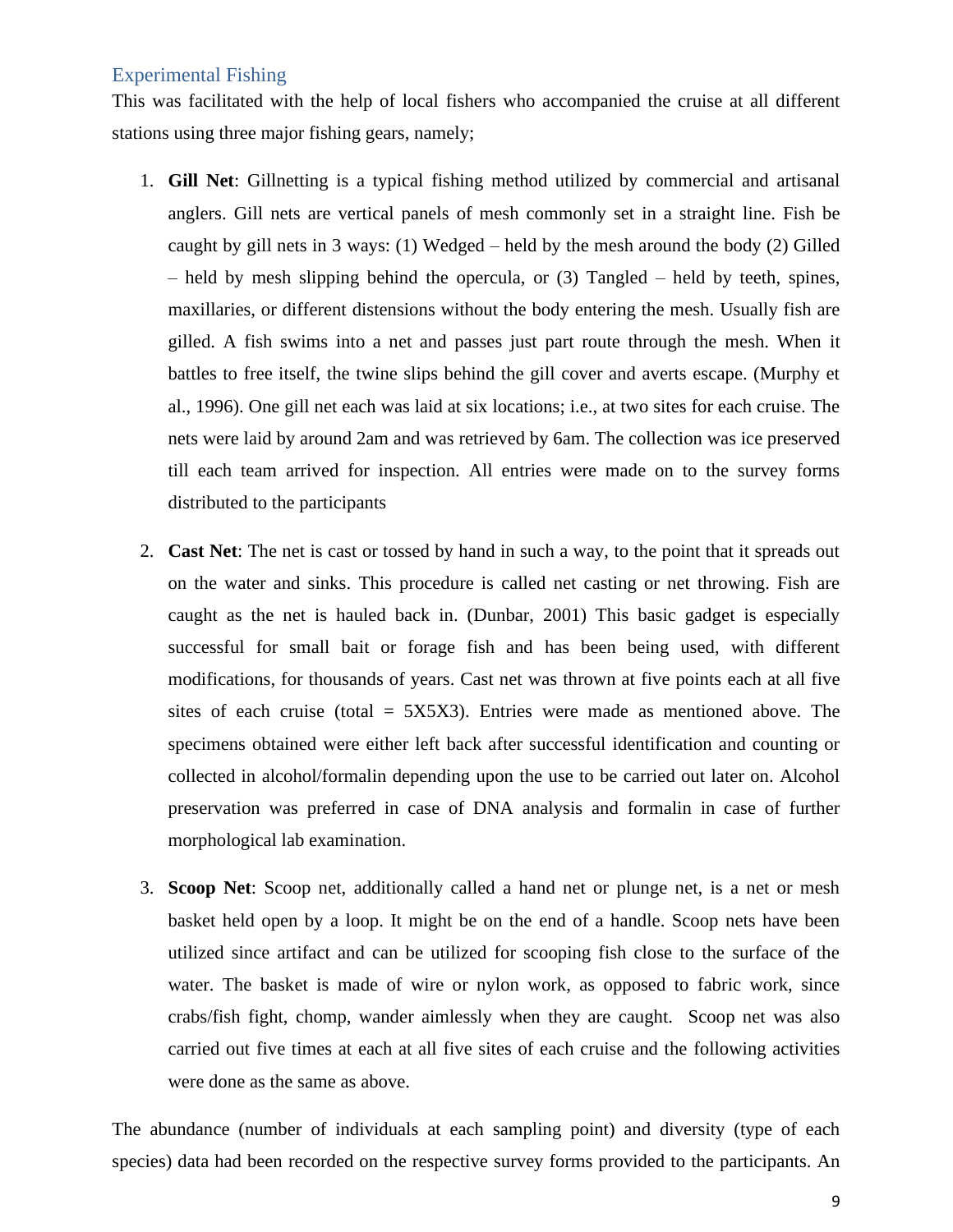additional replicate data was also collected this year in order to maintain track of the number of individuals obtained per each netting.

#### <span id="page-9-0"></span>Inventory made from Fishers

This was carried out with the due participation of local fishers who allowed us to check the species, which contributed to their catch on the count day. Enquiries were also made on the fishing methods and socio-economic information of the fishers. The obtained information was recorded to the respective survey forms.

#### <span id="page-9-1"></span>Inventory made from Landing-centers

The major landing centers around the sampling sites viz. Punnamada, Pallom and Vaikom were visited on the two consecutive days prior to fish count and the species diversity were recorded. The type of gear used and the percentage of commercially important fishes to the catches were recorded in consultation with the fishers.

#### <span id="page-9-2"></span>Water Quality Parameters

Water quality parameters were tested onsite as well as offsite.

#### <span id="page-9-3"></span>Onsite*:*

- **pH**: pH is a numeric scale used to specify the acidity or basicity of an aqueous solution. pH was measured using standard pH solution marketed by C.P.R. Environmental Education Centre, Chennai (CPREC). Water samples were collected and analyzed 3 times each to arrive at concordant values. In addition, samples were also taken aboard for confirmatory lab analysis.
- **Transparency**: Transparency of water relates to the depth that light penetrates water. The transmission of light into a body of water is critical since the sun is the essential wellspring of vitality for all organic phenomenon. Light is vital for photosynthesis, a procedure that produces oxygen and food for consumers. It is a regular practice for researchers to consider the depth of the euphotic zone (the upper layers of a body of water into which adequate light penetrates to allow development of green plants) to be 2.7 times (approximately 3 times) the limit of visibility. As light penetrates water, it becomes attenuated and altered in its spectral composition. The change that occurs is from predominantly yellow light at the surface to blue-green at depth in clear water or yellow-green in waters having a high concentration of dissolved organic material. Secchi disk is a simple device used to measure the transparency of water bodies. Water clarity is related to amounts of suspended particles (turbidity) as well as amounts of phytoplankton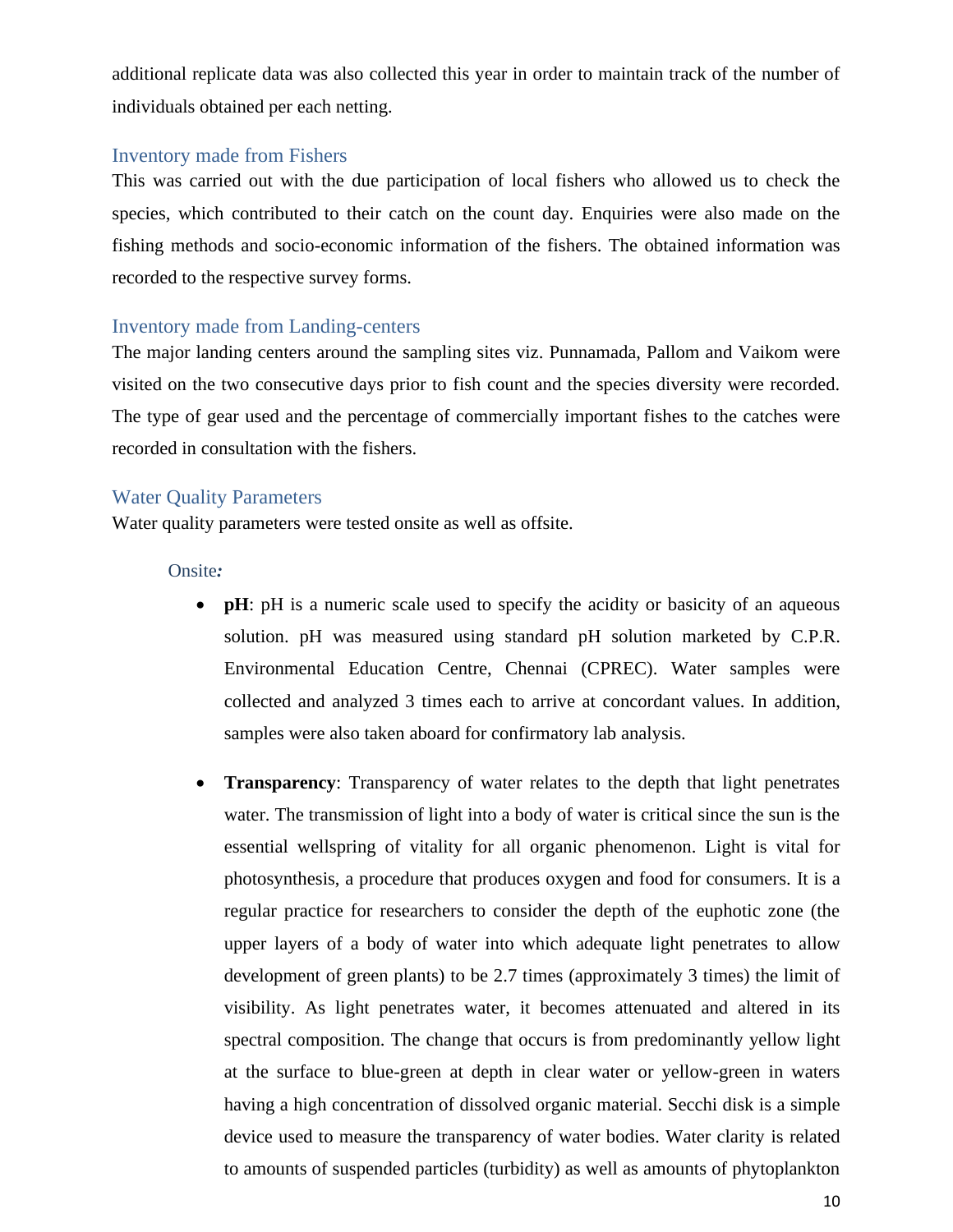and zooplankton. Seechi readings were carried out at all sites and valued were recorded on to survey forms.

- **Temperature (atmospheric/water)**: Most aquatic organisms are largely coldblooded (poikilothermic), meaning they are unable to internally regulate their core body temperature. Therefore, temperature exerts a major influence on the biological activity and growth of aquatic organisms. To a point, the higher the water temperature, the greater the biological activity. Fish, insects, zooplankton, phytoplankton, and other aquatic species all have preferred temperature ranges. Both water and atmospheric temperatures were measured at all sites using alcohol based laboratory thermometers. Results were recorded on to survey forms.
- **Salinity**: Salinity is the amount of dissolved salt substance of the water. Salts are compounds like sodium chloride, magnesium sulfate, potassium nitrate, and sodium bicarbonate which dissolve into ions. Salinity was measured at all sites using a salinometer and the readings were recorded on to survey forms.
- <span id="page-10-0"></span>Offsite: Water samples were collected in 500ml water bottles to be analyzed at Kerala State Pollution Control Board (KSPCB) affiliated labs. Water samples for estimation of dissolved oxygen was fixed in field using Winkler A and B respectively after which all samples where preserved in ice boxes.
	- **Total Hardness**: Total hardness is defined as the sum of calcium and magnesium hardness (Even though Fe<sup>2+</sup>, Fe<sup>3+</sup>, Sr<sup>2+</sup>, Zn<sup>2+</sup>, and Mn<sup>2+</sup> may contribute to water hardness, their levels are typically much less than  $Ca^{2+}$  and  $Mg^{2+}$ . Their levels are not usually included in total hardness measurements) in mg/L as CaCO<sub>3</sub>. Ideal quality water should not contain more than 80 mg/L of total hardness as CaCO3. (Vernier). High levels of total hardness are not considered a health concern. On the contrary, calcium is an important component of cell walls of aquatic plants, and of the bones or shells of aquatic organisms. Magnesium is an essential nutrient for plants, and is a component of chlorophyll.
	- **Dissolved Oxygen (DO)**: Dissolved oxygen (DO) is the amount of oxygen that is present in the water. It is measured in milligrams per liter (mg/L), or the number of milligrams of oxygen dissolved in a liter of water. Samples to be analyzed was collected using Winkler method.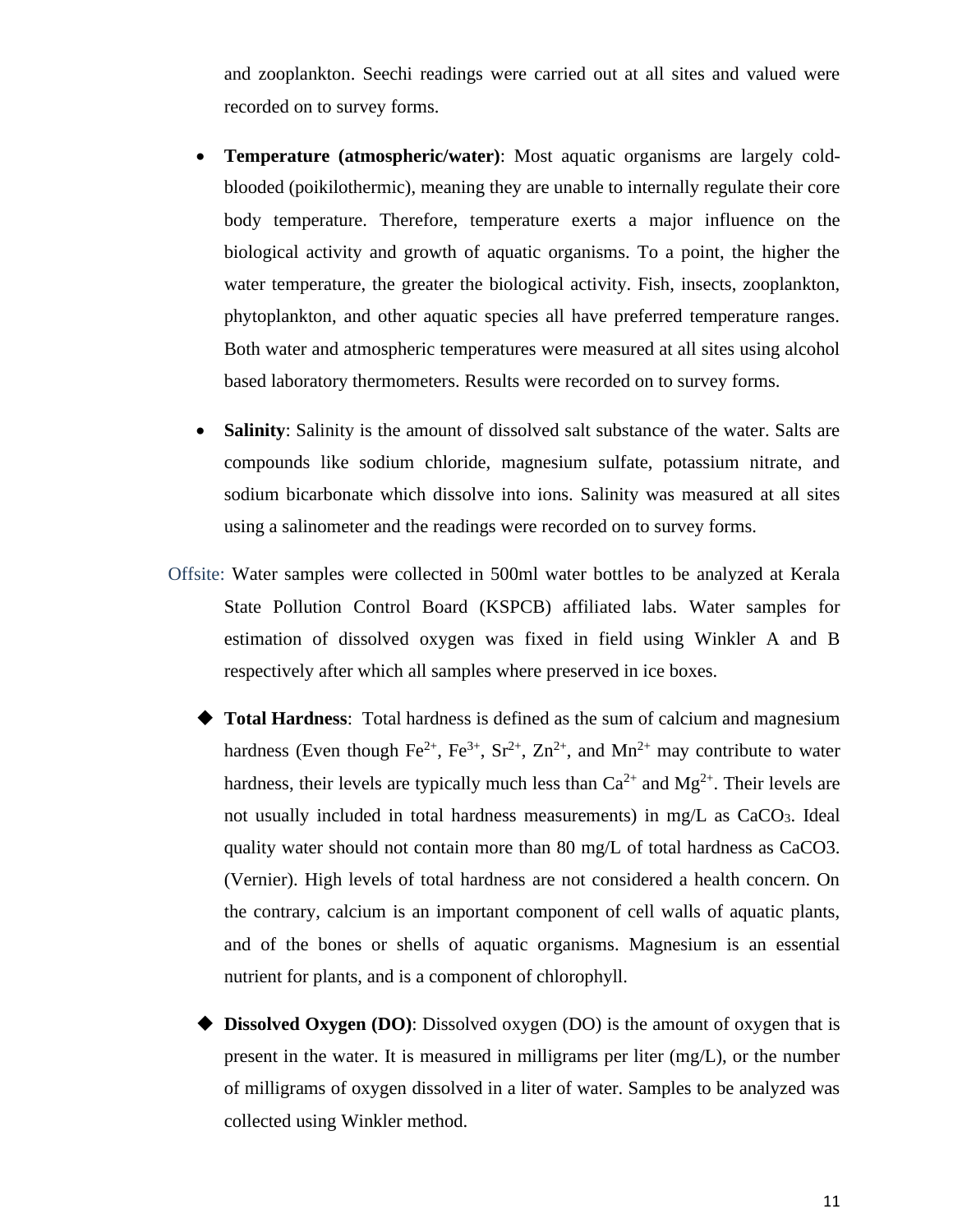- **Nitrate**: Nitrate salts are found naturally on earth as large deposits, particularly of nitratine, a major source of sodium nitrate. Presence of nitrate in lakes could be from agriculture run-off waters as fertilizers are considerably made of nitrate owing to its high solubility and biodegradability. (Laue et al., 2006). Presence of normal levels of nitrates usually does not have a direct effect on aquatic organisms. However, excess levels of nitrates in water can create conditions that make it difficult for the former to survive. Algae and other plants use nitrates as a source of food. If algae have an unlimited source of nitrates, their growth is unchecked. This could lead to "Eutrophication", anoxia to lake conditions etc. Levels exceeding 50 mg/L (ppm) nitrate-nitrogen are considered unhealthy for lakes.
- ◆ **Nitrite**: Nitrites occur in water as an intermediate product in the biological breakdown of organic nitrogen, being produced either through the oxidation of ammonia or the reduction of nitrate. The presence of large quantities of nitrites is indicative of waste water pollution. Levels exceeding 0.55 mg/L (ppm) nitritenitrogen can cause 'brown-blood' disease in finfish.
- **Iron**: Concentrations above 1 mg/L will impart a foul taste to the water. High concentrations can indicate runoff from mining operations or industrial effluent and indicate the need for further investigation before prescribing a treatment regimen. Proper lake water limit levels are unavailable.
- ◆ **Phosphate**: A phosphate (PO<sup>4</sup> 3−) is an inorganic chemical and a salt of phosphoric acid. Organic phosphates are important in biochemistry and biogeochemistry (ecology), and inorganic phosphates are mined to obtain phosphorus for use in agriculture and industry. (Headley et al., 1982). High phosphate concentrations in surface waters may indicate fertilizer runoff, domestic waste discharge, or the presence of industrial effluents or detergents. If high phosphate levels persist, algae and other aquatic life will flourish, eventually decreasing the level of dissolved oxygen due to the accelerated decay of organic matter. Algae blooms are encouraged by levels of phosphate greater than 25 micrograms/L.
- ◆ **Others**: Magnesium, Calcium and Sulphate were the other measured parameters.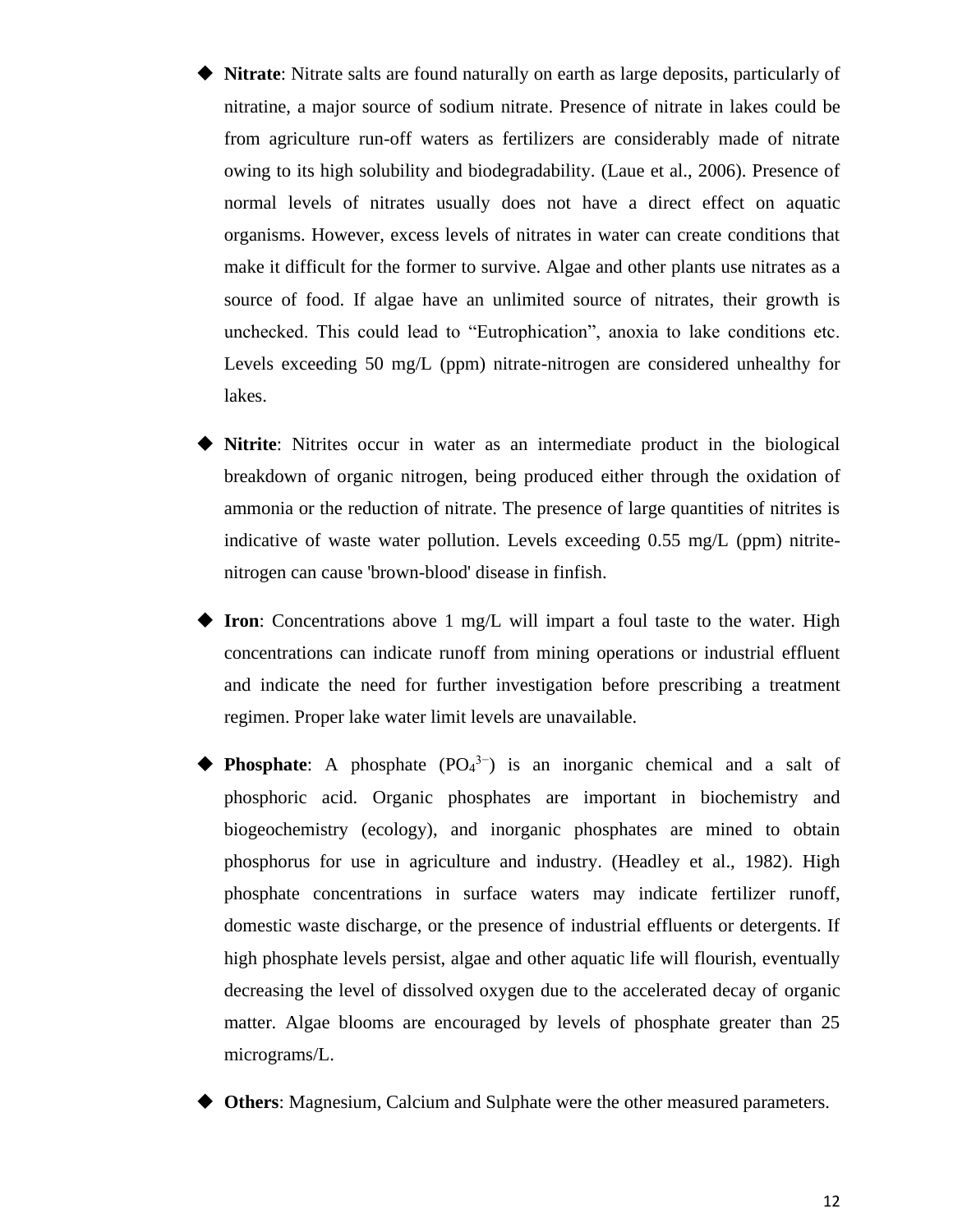### <span id="page-12-0"></span>Orientation Workshop

Orientation workshop for the participants was conducted on  $21<sup>st</sup>$  May 2016 at Karmasadan, Alappuzha Convent Square at 6 pm. Shri. Jojo T. D (Project Coordinator, ATREE-CERC) delivered the welcome address. Prof. K.V. Jayachandran (Director of Research, KUFOS) chaired the inaugural session. Shri. S. Mahesh (Deputy Director of Fisheries, Alappuzha), inaugurated the function. The orientation for 120 volunteers of Vembanad fish count was given by Mr. Anu Radhakrishnan (Research Associate, ATREE-Bangalore) where he discussed a brief history of Vembanad and CERC's activities, and the objectives of Vembanad Fish Count. Methodology used for data collection and the basic etiquettes and discipline/safety measures to be followed during the cruise. Orientation on data management, archival and uploading was given by Dr. Thomas Vattakavan, (India Biodiversity Portal). Participants for the program were divided into three teams. For each team, a cruise leader was selected, who were assigned the task of making the organizational groups and functional groups for effective conduct of the survey. Fishing gears, resource materials and survey forms were distributed to each team before dispersing for dinner. The three designated teams were East bank (Starting from Kumarakom), West Bank (Kayippuram) and Riverine (Starting from Alappuzha). Dr. Rajeev Raghavan (Assistant Professor, KUFOS), Mr. Anwar Ali (Assistant Professor, KUFOS) and Ms. Maneeja Murali (Senior Research Fellow, KUFOS) were the resource persons for Riverine, East and West cruises respectively.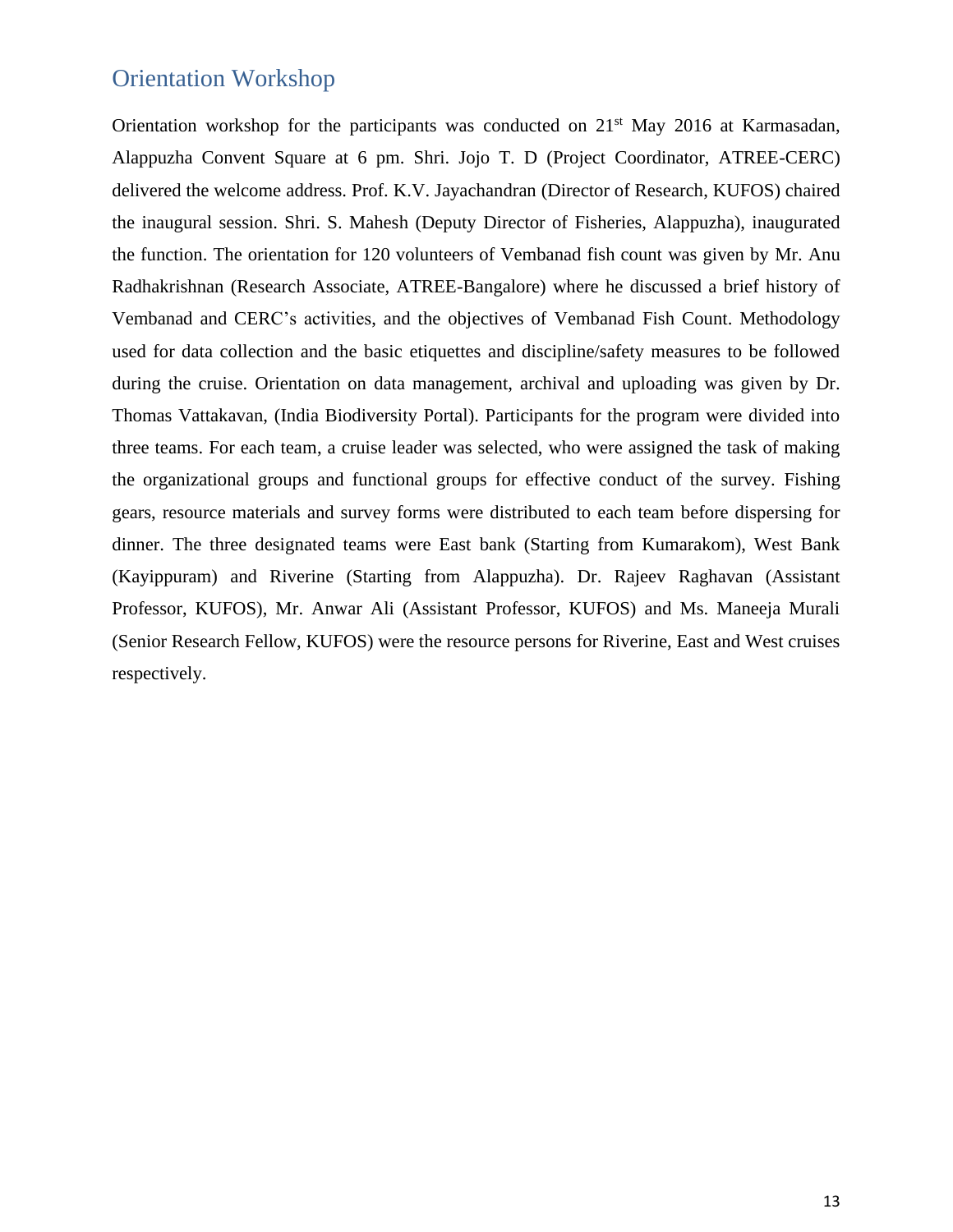### <span id="page-13-0"></span>Vembanad Fish Count – 2016 Report

On 22nd May Fish Count was flagged off by Mr. K. V. Dayal, a noted environmentalist at Kayippuram Jetty, Muhamma; the West bank and East bank cruise started from this point. The other starting point was Punnamada – Alappuzha.

The cruise boats moved towards each sites where the team halted for approximately 35-45mins and conducted experimental fishing with the help of different gears; viz. gill net, cast net and scoop net. Onsite water quality data and water for offsite analysis were also collected along with data pertaining to fish habitats including primary visual data. The team members of each cruise also discussed and compiled the data collected, to make a rough presentation in the concluding session.

All teams returned to the finishing point; boat jetty Alappuzha by 2:00 pm. The concluding session was held at Pulimoottil Trade Centre, Mullackkal, Alappuzha. The returning cruise teams were received and valedictory session was inaugurated by Shri. G. Venugopal (Hon' President, Alappuzha District Panchayat) The meeting was presided over by Dr. Priyadarsanan Dharma Rajan (Senior Fellow, ATREE). Shri. Jojo T.D (Coordinator, ATREE-CERC) delivered the welcome address. The program was felicitated by Mr. Subramaniam (GM, Marari Beach Resort, CGH Group). Dr. Rajeev Raghavan (Assistant Professor, KUFOS) summed up the report during the function, he said this year 37 fish species, 8 crustaceans, and 3 molluscs were found from the fish count. It was less than the last year's fish count. Rare fishes like "Vaaka" (*Channa diplogramme*) were found from Pallom. It was also noted that there was an increase in the number of the Pearl Spot and Prawns. The participants also recorded 19 species water birds during this Fish Count. The salinity marked around 0.5-2 ppt last year has increased to 2-4 ppt this year. Shri. Subrahmanyam. P (CGH Group) felicitated the function and Shri. K. M. Poovu (Secretary, Lake Protection Forum) delivered the vote of thanks.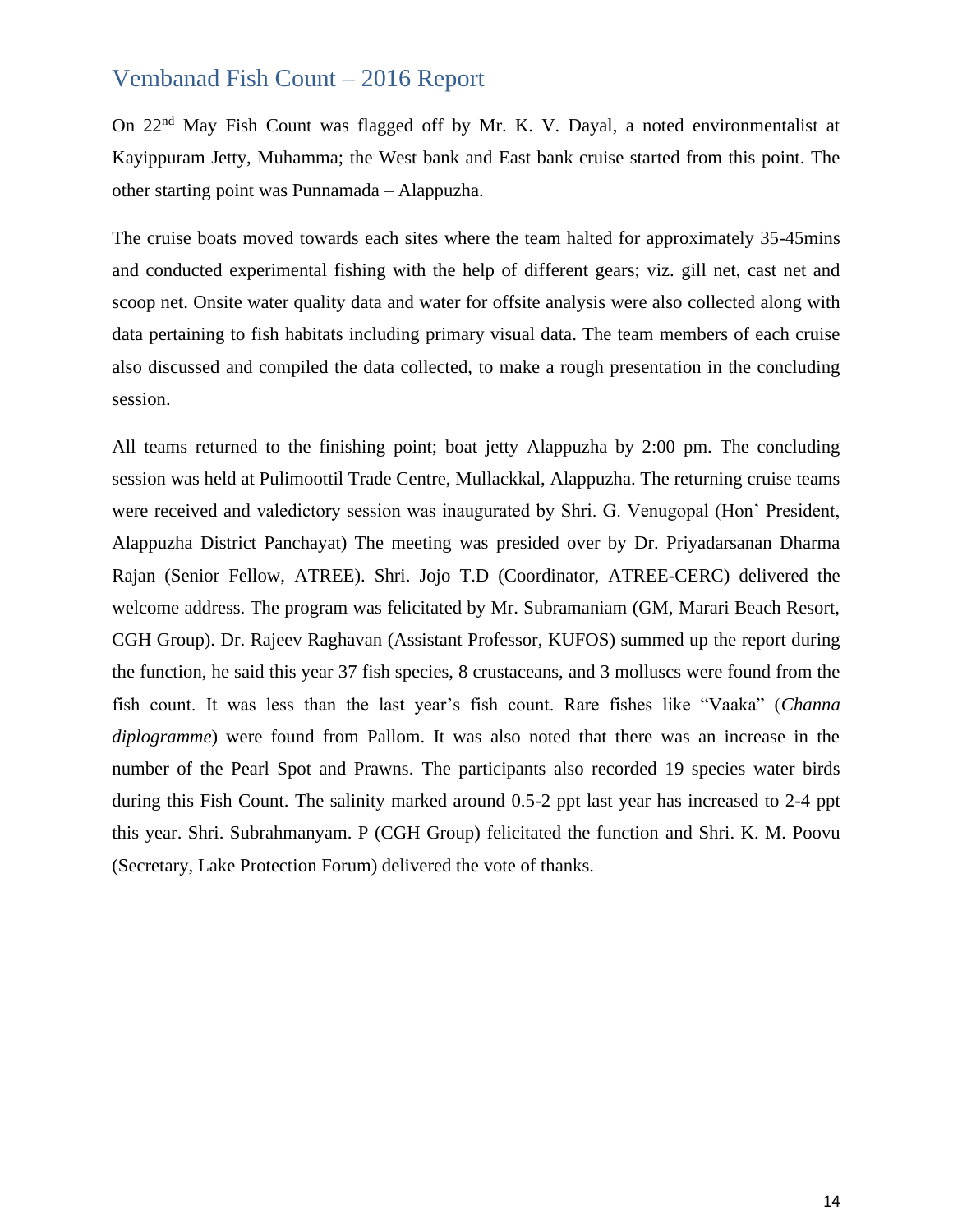# <span id="page-14-0"></span>Results and Discussion

A total of 39 fin-fish species, 8 species of Crustaceans and 3 species of Molluscs were recorded during Vembanad Fish Count – 2016 with a total abundance of 1865 individuals. (Annexure-1).



Fig 2: Total Fin-Fish Diversity recorded south of Thannermukkom Bund of Vembanad Lake.



Fig 3: Total Fin-Fish Abundance recorded south of Thannermukkom Bund of Vembanad Lake.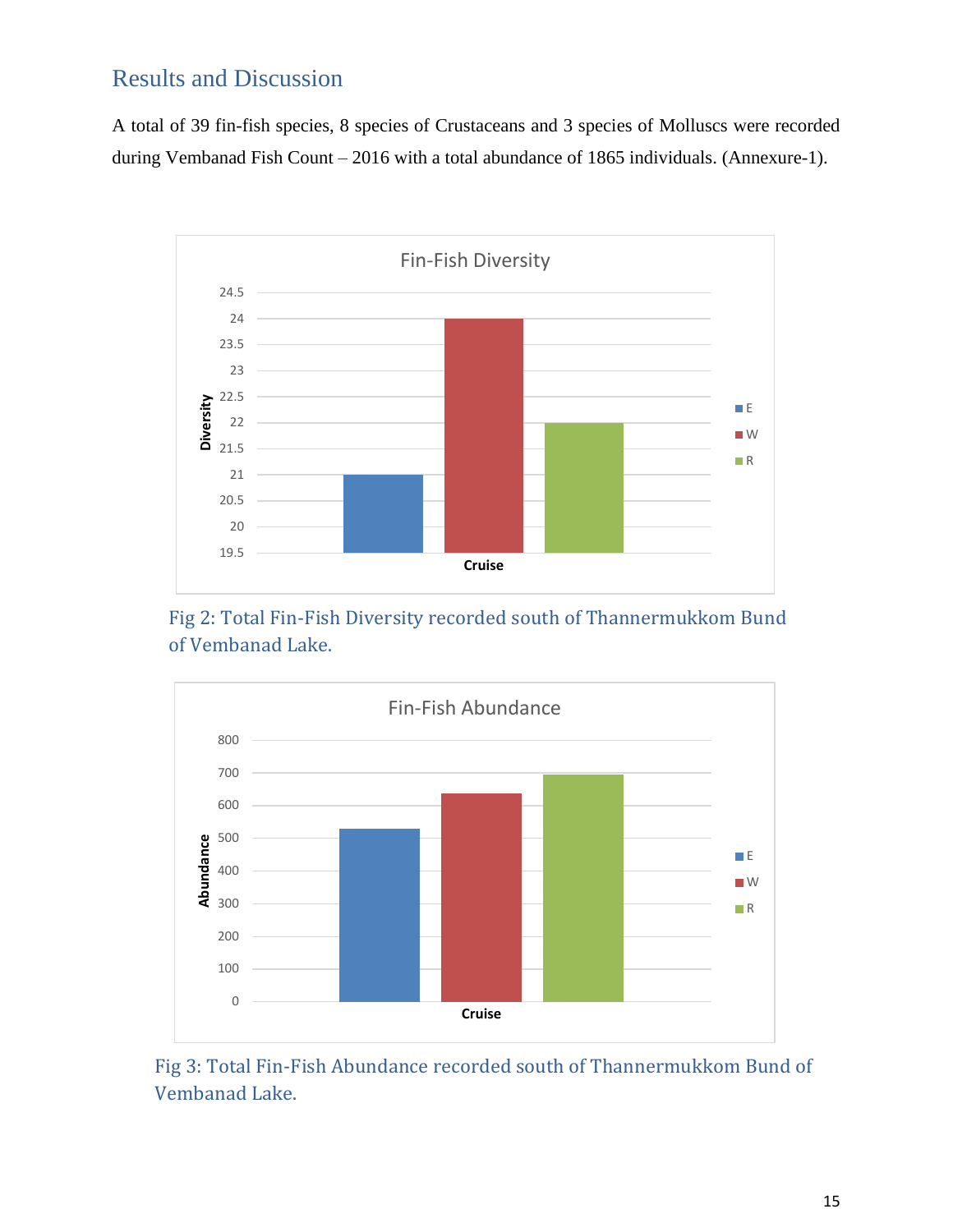Vembanad Fish count (VFC 2008-2016) has recorded 71 species of fin fishes and 14 species of shell fishes so far (2008-16) from Vembanad Lake.



Fig 3: Diversity recorded in VFC 2008-16

Water chemistry of VFC 2016 portrayed an average pH, water temp. and DO (% sat.) of 6.2, 32°C and 55% respectively. A healthy estuarine ecosystem ideally should show a pH b/w 7-9 and DO b/w 80-110% (Water watch Estuary Guide, 2010). 2016 result shows that the health of the ecosystem is at risk; aquatic plants and animals may be at risk. Lower levels of DO can be attributed eutrophication due to the extensive growth of water hyacinth (*Eichhornia crassipes*) along with other algae or elevated levels of pollution. Lake water pollution at Vembanad includes; sewage from municipal areas, sewage and other organic waste discharge from house boats, agricultural run offs, plastic items etc.

The fin fish diversity recorded was 15% lower than the previous year when 45 fin-fish species had been reported. Highest abundance was reported at Punnamada (Site 1 – Riverine cruise) 262 individuals and maximum diversity was seen at Kayippuram (Site 1 – West cruise) 17 varieties. Meanwhile, lowest abundance was reported at Kayippuram and Nazreth (Site 3 – East cruise) 86 individuals and lowest diversity at Chithira Kayal (Site 4 – East cruise) 2 varieties only. pH ranged between 5.5 and 7.2; low pH was depicted with decreased abundance in site 2 & 3 of east cruise, whereas site 3 of riverine cruise despite a lower pH of 5.6, showed an abundance of 120 individuals which lies within average values of the present years count. Diversity at site 4 & 5 of east cruise and site 5 of west cruise was considerably less (less than 10) and coincided with low salinity values of  $0 - 2$ ppt. Atmospheric temperature ranged between 28 & 37, while water **Example 1.**<br> **Example 2.**<br> **Example 2.**<br> **Example 2.**<br> **Example 2.**<br> **Example 2.**<br> **Example 2.**<br> **Example 2.**<br> **Example 2.**<br> **Example 3.**<br> **Example 3.**<br> **Example 3.**<br> **Example 3.**<br> **Example 3.**<br> **Example 3.**<br> **Example 3.**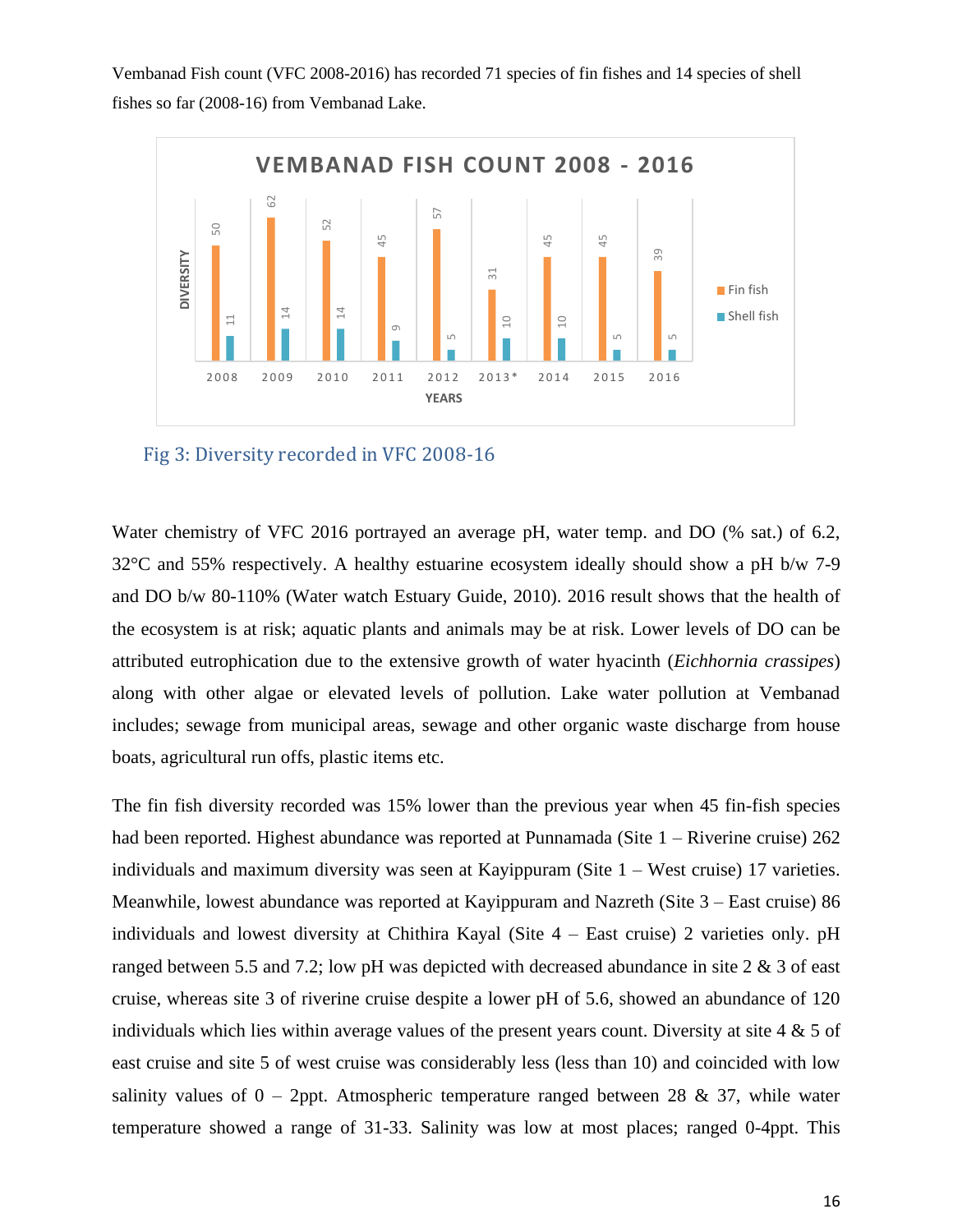should be considered significant as breeding of most species at Vembanad requires 7-8ppt. Total hardness ranged 85-1840 ppm, which does not impose any risk in the present scenario.



Fig 4: Feeding guild of Fin-Fishes around recorded south of Thannermukkom Bund of Vembanad Lake.

Feeding guild: All fin-fishes recorded had been classified into seven categories; namely – Herbivorous, Carnivorous, Omnivorous, Insectivorous, Carnivore & Insectivore, Detritivore, and Carnivore & Detritivore. Dominance of carnivores and certain omnivores over herbivores is



<span id="page-16-0"></span>Fig 5: Habitat preference of Fin-Fishes around recorded south of Thannermukkom Bund of Vembanad Lake.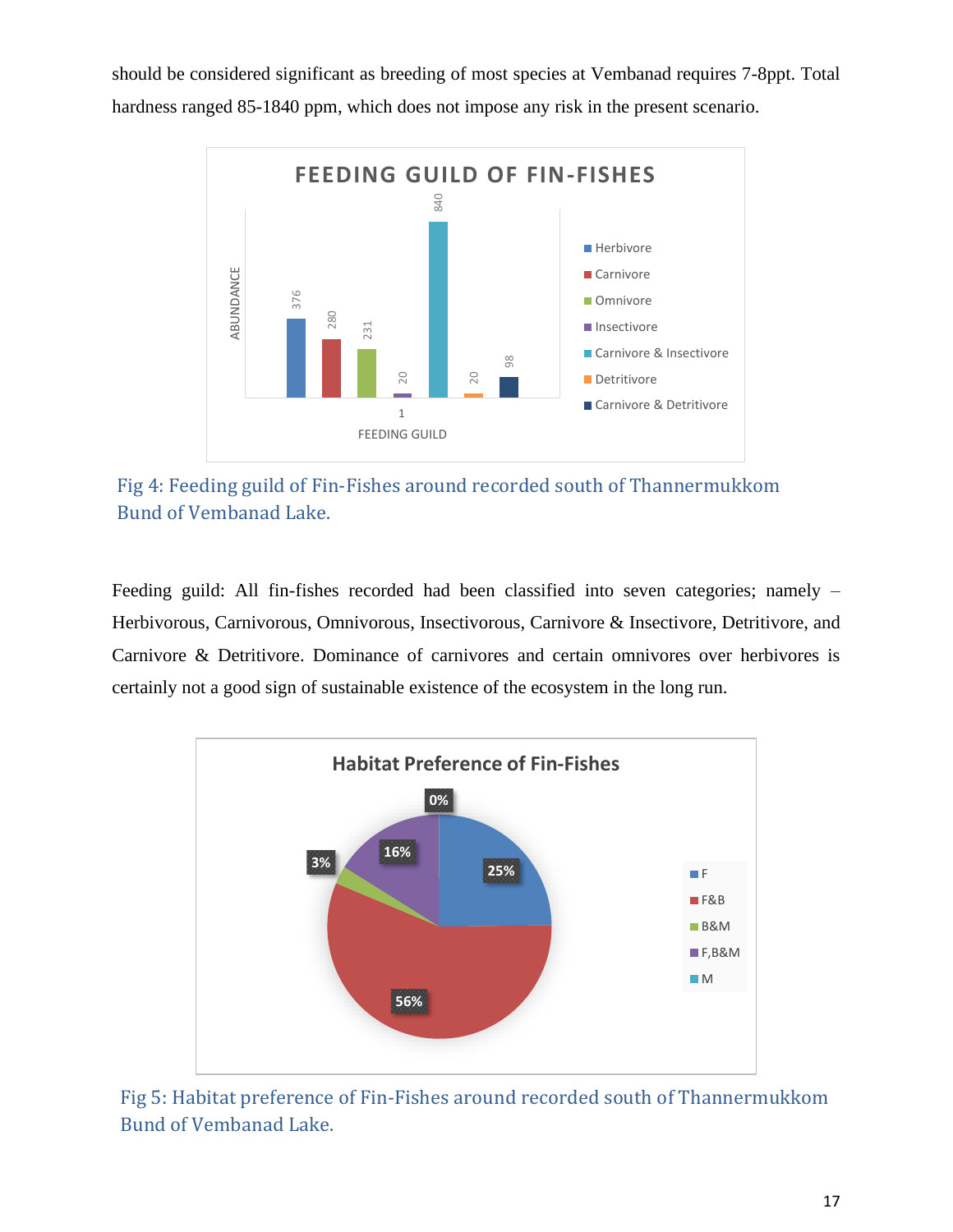Based on their habitat preference, fishes were classified into Freshwater only (F), Fresh-Brackish (FB), Brackish-Marine (BM) Fresh-Brackish-Marine (FBM) and Marine only (M). FB dominated the count which was followed by F, FBM, BM & M. In summer season the lake remains brackish due less freshwater influx from the rivers and higher in surge of salt water into the system from the sea, resulting in higher FB availability. Abundance of FBM was higher in freshwater zone compared to that of the other two, this trend indicates that the fishes might be migrating to the freshwater zones for its breeding.

#### <span id="page-17-0"></span>**Suggestions**

- 1. The state and central Governments should put efforts to sustain the fisheries sector through a holistic approach which includes habitat protection, enforcement of regulations and adoption of co-management strategies. This will lead to improving the livelihoods of fishers and avoiding further degradation and deterioration of habitat quality of the ecosystem.
- 2. Insectivorous fish viz. *Pseudosphromenus cupanus*, *Pseudosphromenus dayi* & *Aplocheilus lineatus* that are indigenous and voracious insect/larvae feeders should be utilized over exotic species like *Gambusia affinis* and *Poecilia reticulate* for vector control.
- 3. A systematic feeding guild analysis of the available species of the ecosystem shall provide the present energy flow in the ecosystem.
- 4. Regular Fish survey and water quality analysis should be conducted during all three seasons viz. Monsoon (June-August), Post-Monsoon (October-November) and Pre-Monsoon (March-April) may be carried out for at least 3 years to make better estimation on fish diversity and ecosystem health of the lake. Long term monitoring mechanism on population dynamics of various fish species which are thought to be declining and study the effect of Thannermukkom Bund on migratory fishes of Vembanad should be taken up through collaborative projects involving various research organizations.
- 5. Develop an Index for lake conservation like Index of Biotic Integrity (IBI) for Vembanad Lake ecosystem (standards for water quality and the organisms inhabiting the lake indicating ecosystem health) and regular monitoring to ensure its sustainable health.
- 6. Awareness programs should be conducted within the community inhabiting around the lake and tourists visiting the ecosystem regarding its global importance in sustainable living and existence of all living organisms and the bigger role it could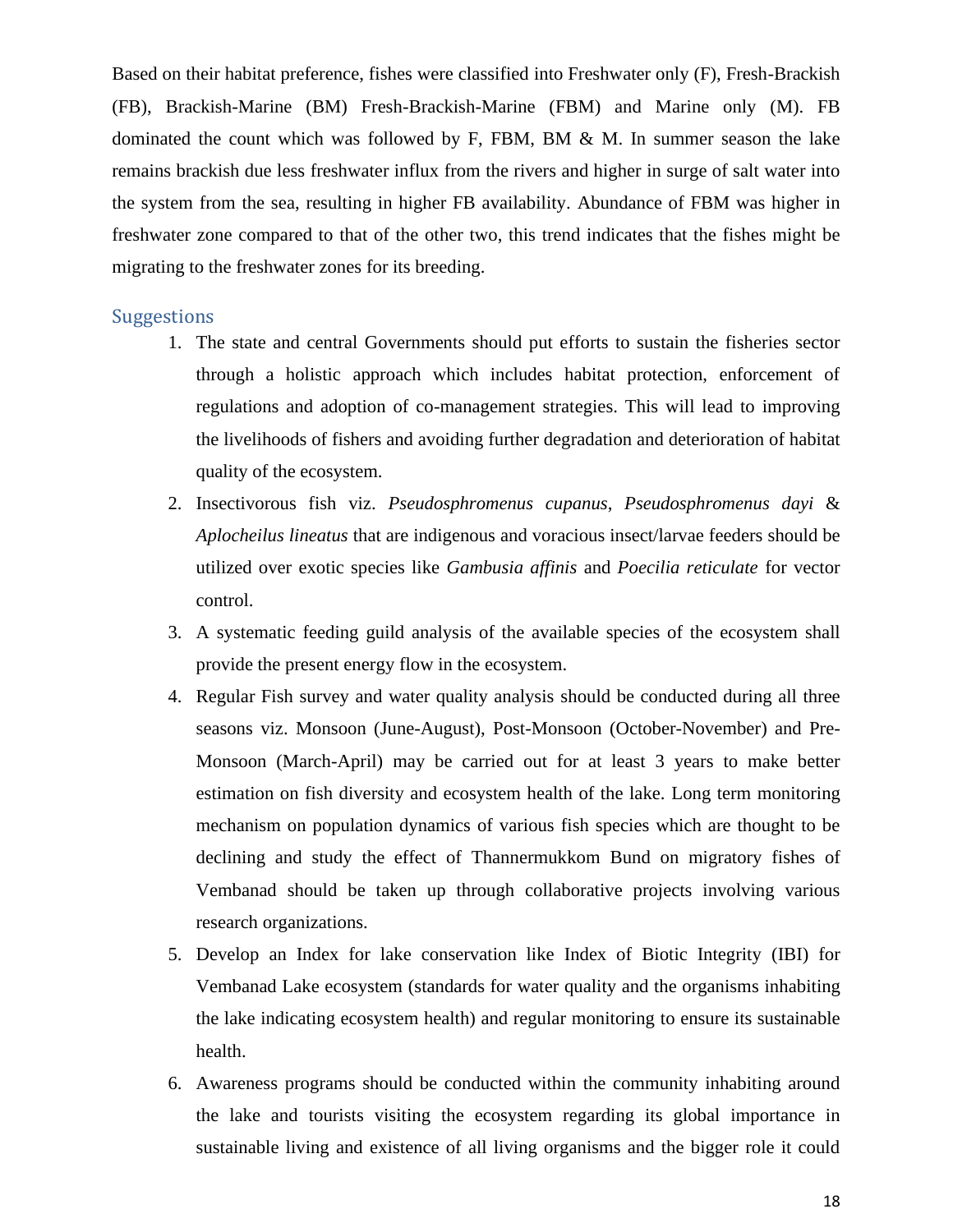play in mitigating global climate change and ecological vulnerability if developed as a conservation model.

- 7. Assistance of fisheries institutes and other research organizations should be sought for large scale seed production and ranching programs of commercially important indigenous fish species.
- 8. Whenever wherever possible undisturbed areas of Vembanad Lake/Kole should be maintained as such to retain its pristine nature to set itself as control and scale up the health levels of the rest of the areas to a standard point possible.
- 9. Strict pollution control policies should be developed and implemented in compliance with Wetland and Paddy Conservation Act 2008.
- 10. A strict fishing policy should be formulated by analyzing various methods currently used in the ecosystem so that only the most sustainable ones are selected for practice in lake.
- 11. Existing natural habitats and native vegetation like those surrounding Pathiramanal islands, the reclaimed portions of lake at Chithira and Rani Block of kayals should be declared as No Take Zones.
- 12. Develop breeding and hatchery protocols for fishes that are used in ranching and stock enhancements.
- 13. Measures should be taken to protect riparian and indigenous macrophytes inhabiting the lake.
- 14. Ban monsoon flood plain fishery (Ootha piditham) when spawning individuals are largely targeted.
- 15. Establishing a democratic-management system should be a top priority for fisheries planners in the Vembanad. This should be based on a bottom-up strategy rather than the conventional top-down schemes which have been a failure.
- 16. Collaborations between various central and state government organizations, research institutes, universities, colleges, non-governmental organizations and cooperatives with due participation of local stake holders should be made and efficient programs for protecting the lake, its resources and the livelihoods of the fishers depending on the ecosystem should be adapted.
- 17. All house boats should be installed with eco-friendly green toilets in order to check human waste pollution into the lake.
- 18. Municipal drains should empty to the lake only after proper treatments and the water disposed henceforth should meet the ideal standards of estuarine lake water or freshwater system.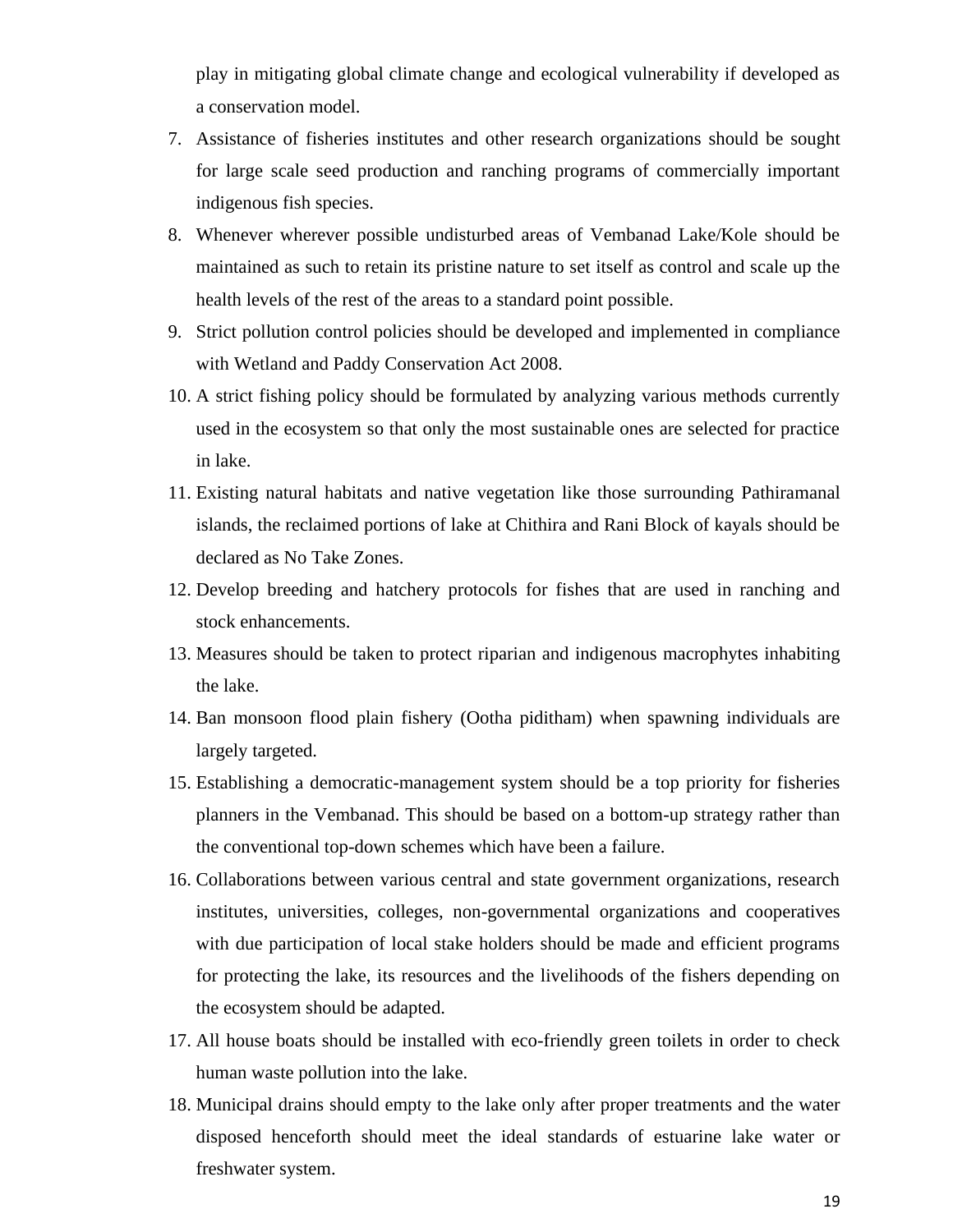### <span id="page-19-0"></span>Reference

- Asha, C. V, Cleetus, R. I., Suson, P. S., & Nandan, S. B. (2015). Environmental factors structuring the Fish assemblage distribution and Production potential in Vembanad estuarine system, India. *International Journal of Marine Science*, *5*.
- Bates, Roger G. Determination of pH: theory and practice. Wiley, 1973.
- CERC ATREE. (2013). *Participatory Mapping of Natural Resources in Vembanad Lake*. Retrieved from www.vembanad.org
- Commission, P. (2008). *Report on Visit to Vembanad Kol, Kerala, a Wetland Included Under the National Wetland Conservation and Management Programme of the Ministry of Environment and Forests.* Retrieved from http://203.200.22.249:8080/jspui/handle/123456789/4074.
- Dunbar, Jeffery A (2001) Casting net NC Coastal fishing. Retrieved 25 August 2008.
- Florence, M. A. (2012). Sustainability and livelihood issues of Vembanad Ecosystem fisherfolk communities with special reference to Muhamma and Thanneermukkom villages.

Fondriest Environmental, Inc. "Dissolved Oxygen." Fundamentals of Environmental Measurements. 19 Nov. 2013. Web. [<http://www.fondriest.com/environmental](http://www.fondriest.com/environmental-measurements/parameters/water-quality/dissolved-oxygen/)[measurements/parameters/water-quality/dissolved-oxygen/>](http://www.fondriest.com/environmental-measurements/parameters/water-quality/dissolved-oxygen/)

Geetha, R., Chandramohankumar, N., & Mathews, L. (2007). Distribution of total reactive fluoride in sediments of Kuttanad waters. *INDIAN JOURNAL OF ENVIRONMENTAL PROTECTION*, *27*(11), 1001.

Hedley, M. J., Stewart, J. W. B., & Chauhan, B. (1982). Changes in inorganic and organic soil phosphorus fractions induced by cultivation practices and by laboratory incubations. Soil Science Society of America Journal, 46(5), 970-976.

- Kannan, K. (1979). Ecological and socio-economic consequences of water-control projects in the Kuttanad region of Kerala. *Proceedings of the Indian Academy of Sciences Section C: Engineering Sciences*, *2*(4), 417–433.
- Kannan, K. P. (1979). Ecological and socio-economic consequences of water-control projects in the Kuttanad region of Kerala. *Proceedings of the Indian Academy of Sciences Section C: Engineering Sciences*, *2*(4), 417–433.
- KrishnaKumar, K., & Dharmarajan, P. (2012). *Fish and Fisheries in Vembanad Lake Consolidated Report of Vemband Fish Count 2008-2011*.
- Kumar, A. B. (2006). A checklist of avifauna of the Bharathapuzha river basin, Kerala. *Zoo Print*, *21*(8), 2350–2355.
- Kurup, B., & Harikrishnan, M. (2000). Reviving the Macrobrachium rosenbergii (de Man) fishery in Vembanad lake, India. *Naga, The ICLARM Quarterly*, *23*(2), 4–9.
- Kurup, B. M., & Samuel, C. T. (1985). Fish and fishery resources of Vembanad Lake. *Harvest and Post-Harvest Technology of Fishes. Central Institute of Fisheries Technology (CIFT) &*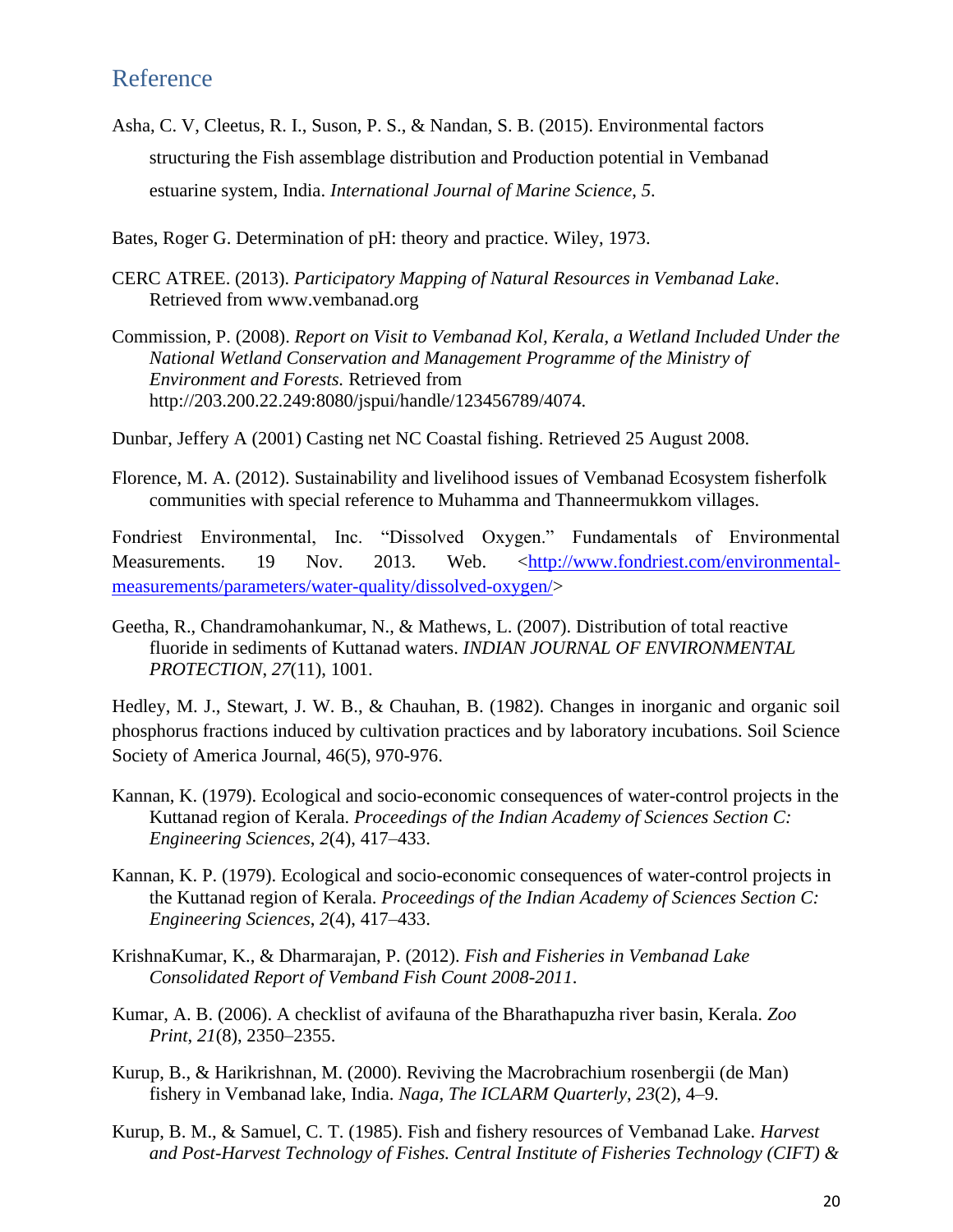*Society of Fisheries Technologists (SOFTI), Kochi, India*, 77–82.

- Kurup, B. M., Sebastian, M. J., Sankaran, T. M., & Rabindranath, P. (1993). Exploited fishery resources of the Vembanad Lake. *Indian Journal of Fisheries*, *40*(4), 199–206.
- Laxmilatha, P., & Appukuttan, K. K. (2002). A review of the black clam (Villorita cyprinoides) fishery of the Vembanad Lake. *Indian Journal of Fisheries*, *49*(1), 85–92.
- M.S. Swaminathan Research, F. (2007). *Measures to Mitigate Agrarian Distress in Alappuzha and Kuttanad Wetland Ecosystem*.
- Manorama, K. C., & Agricultural, K. (n.d.). Nature Watch.
- Mayaja, N. A., & Srinivasa, C. V. (2014). Rainfall characteristics of Pampa river basin, Kerala: A time series analysis.

Michaud, J.P. 1991. A citizen's guide to understanding and monitoring lakes and streams. Publ. #94-149. Washington State Dept. of Ecology, Publications Office, Olympia, WA, USA (360) 407-7472. Moore, M.L. 1989.

Murphy, B. R., & Willis, D. W. (Eds.). (1996). Fisheries techniques (2nd ed., p. 732). Bethesda, Maryland: American fisheries society.

- Narayanan, N. C. (2003). *Against the grain: the political ecology of land use in a Kerala region, India.*
- Narayanan, S. P., Thomas, A. P., & Sreekumar, B. (2011). Ornithofauna and its conservation in the Kuttanad wetlands, southern portion of Vembanad-Kole Ramsar site, India. *Journal of Threatened Taxa*, *3*(4), 1663–1676.
- Padmakumar, K. G. (2003). Open water fish sanctuaries. *Kerala Calling*, *23*(6), 34–36.
- Padmalal, D., Maya, K., Sreebha, S., & Sreeja, R. (2008). Environmental effects of river sand mining: a case from the river catchments of Vembanad lake, Southwest coast of India. *Environmental Geology*, *54*(4), 879–889.
- Ramsar. (2002). VEMBANAD-KOL WETLAND. Retrieved from https://rsis.ramsar.org/ris/1214
- Samuel, C. T. (2014). Studies on systematic and biology of the fishes of Vemabanad lake.
- Sathyanathan, N. (2010). Overview of farming practices in the water-logged areas of Kerala, India. *International Journal of Agricultural and Biological Engineering*, *3*(4), 28–43.
- Suseelan, C. (1987). Impact of environmental changes and human interference on the prawn fishery resources. *Marine Fisheries Information Service, Technical and Extension Series*, *73*, 1–5.
- Unnithan, V. K., Bijoy, N. S., & Vava, C. K. (2001). Ecology and fisheries investigations in Vembanad Lake. *CICFRI Bull*, (107).

Wolfgang Laue, Michael Thiemann, Erich Scheibler, Karl Wilhelm Wiegand "Nitrates and Nitrites" in Ullmann's Encyclopedia of Industrial Chemistry, 2006, Wiley-VCH, Weinheim.

<http://www.alken-murray.com/>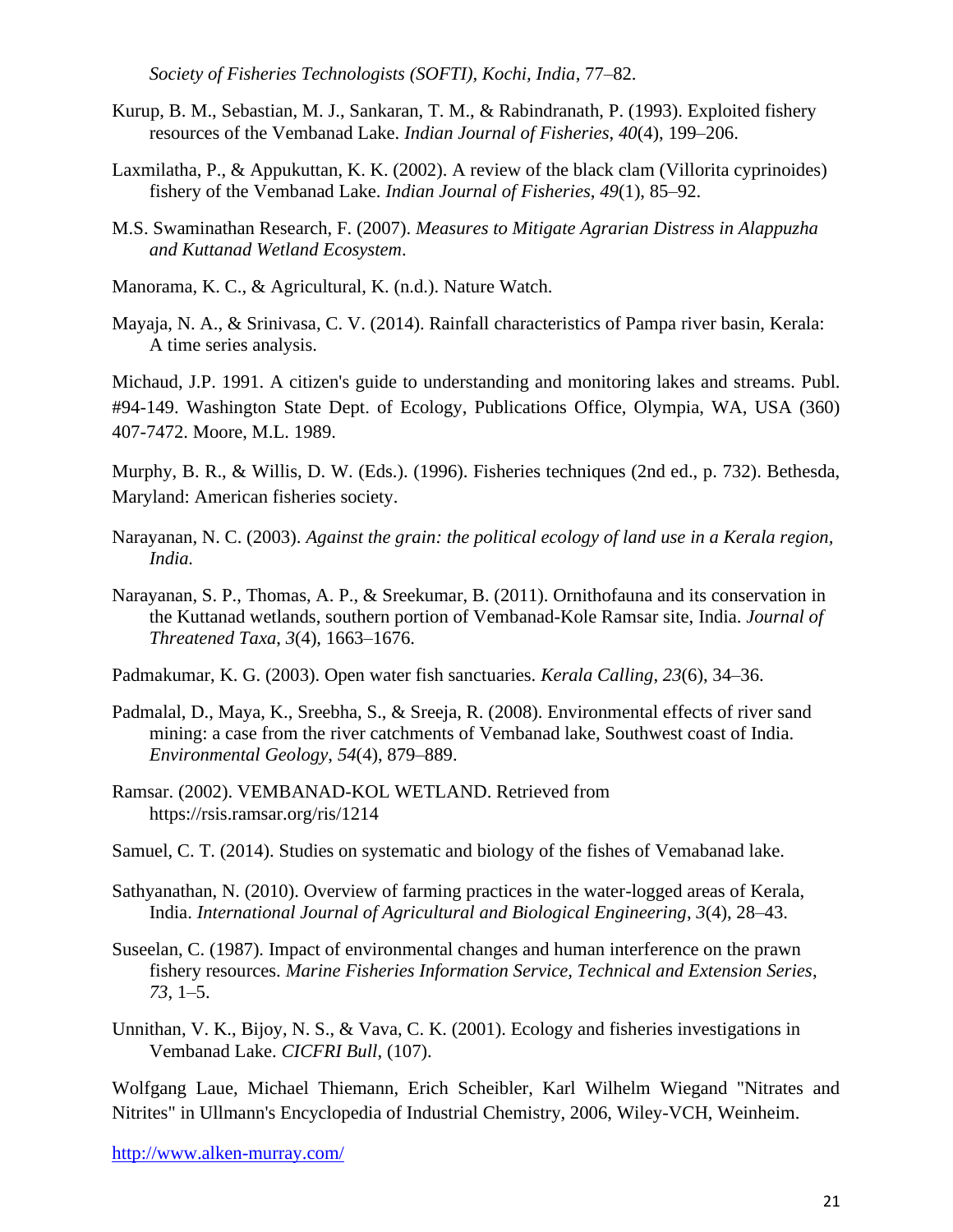## <span id="page-21-0"></span>Annexure  $-1$  (List)

#### <span id="page-21-1"></span>Fin-Fish Species List of VFC - 2016

- 1. *Ambassis ambassis* (Lacepède 1802)
- 2. *Ambassis gymnocephalus* (Lacepède 1802)
- 3. *Anabas testudineus* (Bloch 1792)
- 4. *Aplocheilus blockii* Arnold 1911
- 5. *Aplocheilus lineatus* (Valenciennes 1846)
- 6. *Aplocheilus panchax* (Hamilton 1822)
- 7. *Arius maculatus* (Thunberg 1792)
- 8. *Arius subrostratus* Valenciennes 1840
- 9. *Brachirus orientalis* (Bloch & Schneider 1801)
- 10. *Carinotetraodon travancoricus* (Hora & Nair 1941)
- 11. *Ctenopharyngodon idella* (Valenciennes 1844)
- 12. *Dawkinsia filamentosus* (Valenciennes 1844)
- 13. *Etroplus suratensis* (Bloch 1790)
- 14. *Gerres setifer* (Hamilton 1822)
- 15. *Glossogobius giuris* (Hamilton 1822)
- 16. *Haludaria fasciata* (Jerdon 1849)
- 17. *Horabagrus brachysoma* (Günther 1864)
- 18. *Horadandia brittani* Rema Devi & Menon 1992
- 19. *Hyporhamphus xanthopterus* (Valenciennes 1847)
- 20. *Labeo dussumieri* (Valenciennes 1842)
- 21. *Labeo rohita* (Hamilton 1822)
- 22. *Neochela dadiburjori* (Menon 1952)
- 23. *Mystus gulio* (Hamilton 1822)
- 24. *Mystus oculatus* (Valenciennes 1840)
- 25. *Parambassis dayi* (Bleeker 1874)
- 26. *Parambassis thomassi* (Day 1870)
- 27. *Photopectoralis bindus* (Valenciennes 1835)
- 28. *Pseudetroplus maculatus* (Bloch 1795)
- 29. *Pseudosphromenus cupanus* (Cuvier 1831)
- 30. *Pseudosphromenus dayi* (Engmann 1909)
- 31. *Puntius mahecola* (Valenciennes 1844)
- 32. *Mystus vittatus* (Bloch 1794)
- 33. *Rasbora dandia* (Valenciennes 1844)
- 34. *Salmostoma acinaces* (Valenciennes 1844)
- 35. *Scatophagus argus* (Linnaeus 1766)
- 36. *Systomus subnasutus* (Valenciennes 1842)
- 37. *Xenentodon cancila* (Hamilton 1822)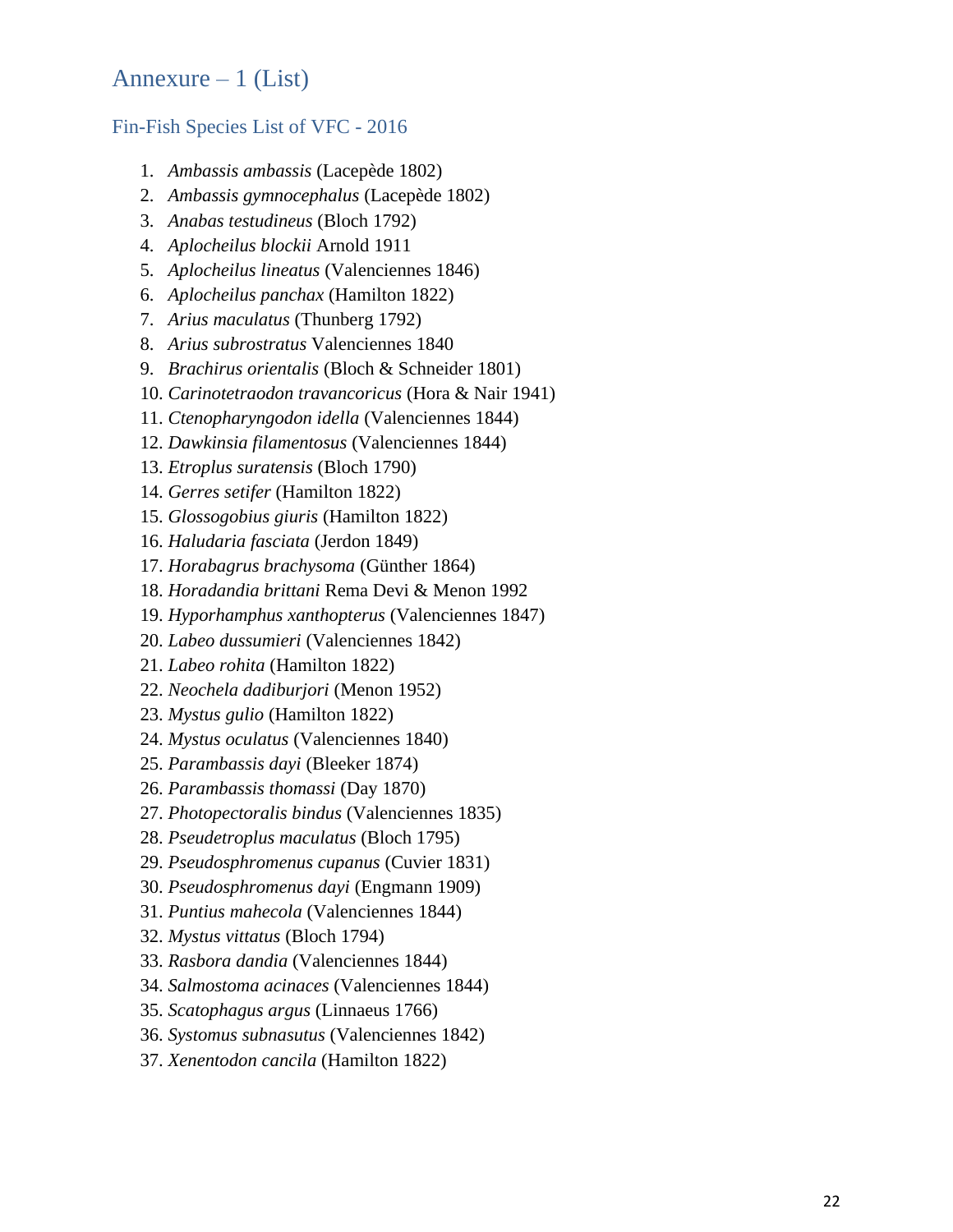# <span id="page-22-0"></span>Annexure – 2 (Figures)

Fig. 6. Species occurrence recorded in VFC-2016



Fig. 7. Relationship between diversity and abundance



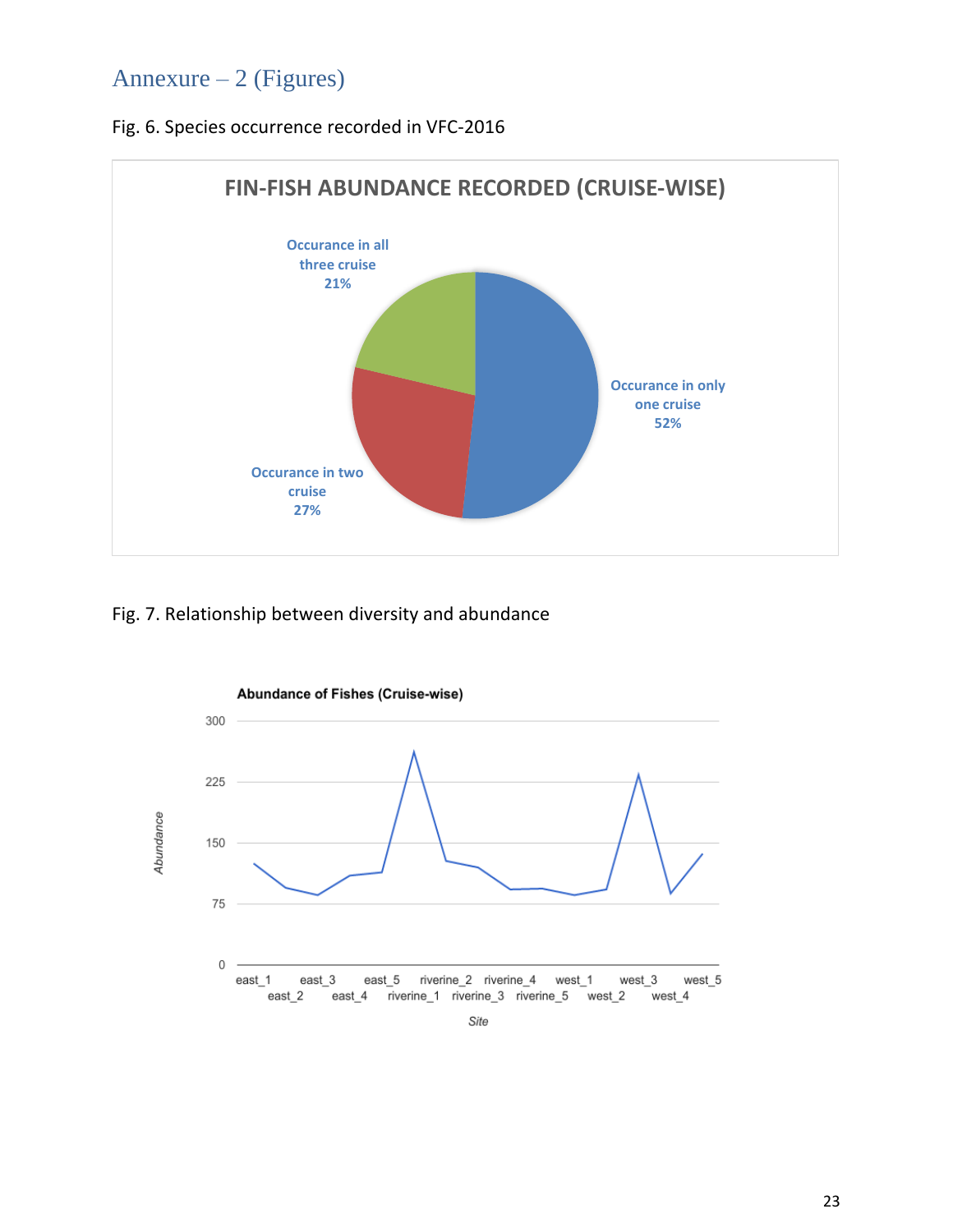

Site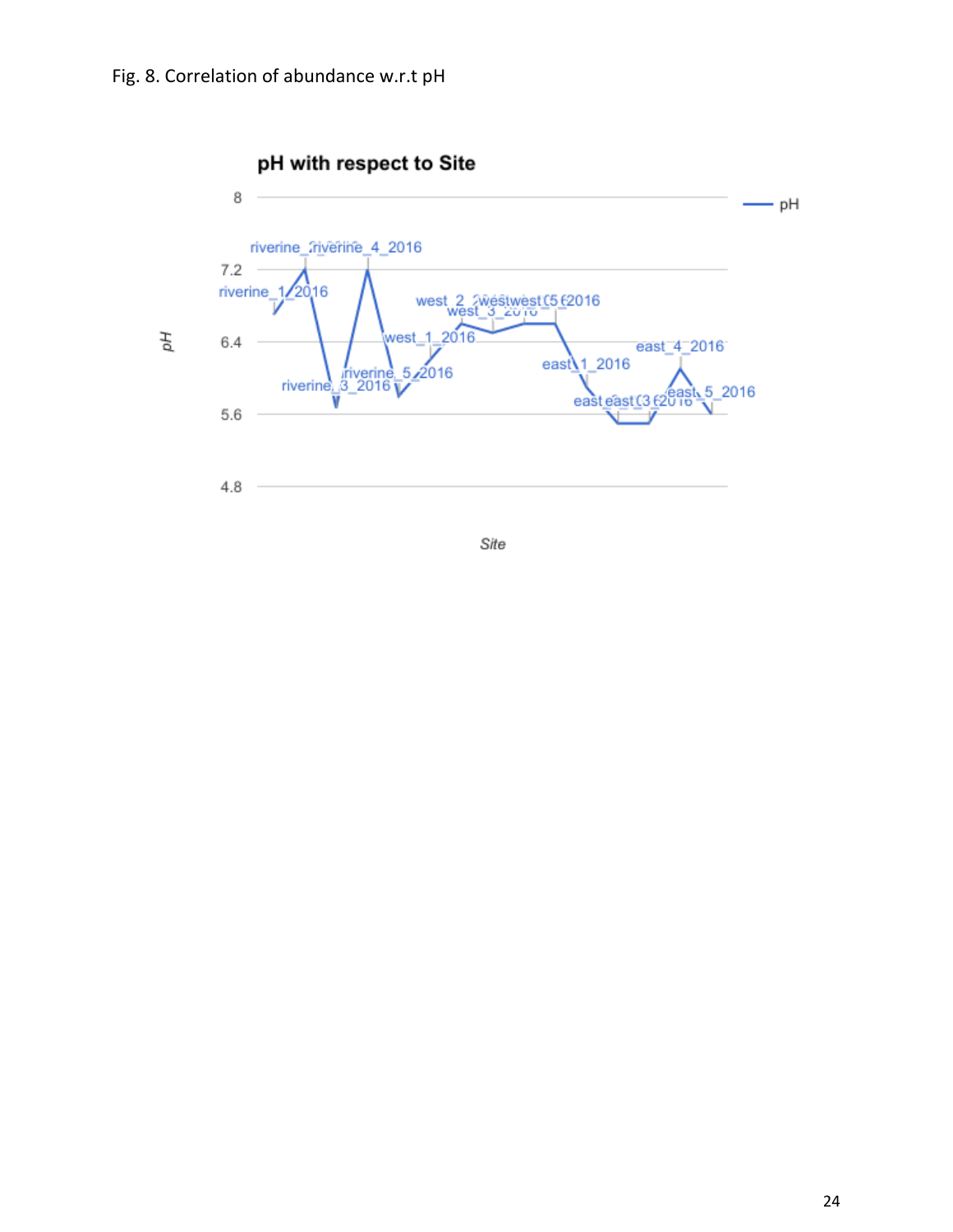# <span id="page-24-0"></span>Annexure – 3 (Tables)

<span id="page-24-1"></span>Table – 1: Water Quality (Onsite)

| Cruise_Site_Year | pH   |    | Temp_atm Deg C Temp_water Deg C | Salinity (ppt) |
|------------------|------|----|---------------------------------|----------------|
| riverine_1_2016  | 6.7  | 31 | 31                              | 0              |
| riverine 2 2016  | 7.2  | 35 | 31                              | 0              |
| riverine 3_2016  | 5.67 | 35 | 31                              | 0              |
| riverine 4_2016  | 7.2  | 35 | 31                              | 0.2            |
| riverine_5_2016  | 5.8  | 37 | 32                              | 0              |
| west 1 2016      | 6.2  | 28 | 32                              | 2              |
| west 2 2016      | 6.6  | 30 | 31                              | $\overline{2}$ |
| west 3 2016      | 6.5  | 32 | 33                              | $\overline{2}$ |
| west 4 2016      | 6.6  | 30 | 31                              | $\mathbf{1}$   |
| west_5_2016      | 6.6  | 32 | 33                              | 0              |
| east 1 2016      | 5.9  | 29 | 33                              | 4              |
| east 2 2016      | 5.5  | 32 | 33                              | $\mathbf{1}$   |
| east_3_2016      | 5.5  | 33 | 33                              | 1              |
| east_4_2016      | 6.1  | 32 | 33                              | 3              |
| east 5 2016      | 5.6  | 34 | 33                              | $\overline{2}$ |

# <span id="page-24-2"></span>Table – 2: Water Quality (Offsite)

| Cruise Site Year Hardness (p    |      | $D.0.$ (mg/L) | Nitrate (mg/L) | Nitrite (ppm) | Phosphate (ppm) | on as Fe (ppm | Magnesium (ppm) |       | calcium(ppm Sulphate(ppm) |
|---------------------------------|------|---------------|----------------|---------------|-----------------|---------------|-----------------|-------|---------------------------|
| riverine $12016$                | 280  | 3.6           | 1.1            | 0.028         | <b>BDL</b>      | 0.15          | 46.4            | 36.1  | 300                       |
| $ \text{riverine}\_2$ _2016 $ $ | 105  | 5.6           | 1.09           | 0.023         | <b>BDL</b>      | 0.57          | 15.86           | 16.03 | 85.3                      |
| riverine $3$ 2016               | 85   | 2.8           | 0.28           | 0.02          | <b>BDL</b>      | 0.44          | 10.98           | 16.03 | 56.6                      |
| riverine 4 2016                 | 530  | 5.4           | 0.84           | 0.027         | <b>BDL</b>      | 0.14          | 100.04          | 48.1  | 570.2                     |
| riverine_5_2016                 | 90   | 5.2           | 1.46           | 0.027         | <b>BDL</b>      | 0.86          | 12.2            | 16.03 | 46.3                      |
| west_1_2016                     | 1620 | 1.8           | 0.19           | 0.28          | <b>BDL</b>      | 0.28          | 317.2           | 128.3 | 1582.9                    |
| west 2 2016                     | 1380 | 1.4           | 0.11           | 0.006         | <b>BDL</b>      | 0.41          | 263.5           | 120.2 | 1644.7                    |
| west_3_2016                     | 980  | 4             | 0.29           | 0.008         | <b>BDL</b>      | 0.68          | 195.2           | 72.1  | 1025.5                    |
| west_4_2016                     | 690  | 5.8           | 0.62           | 0.009         | <b>BDL</b>      | 0.47          | 129.3           | 64.1  | 821.3                     |
| west 5 2016                     | 380  | 4.6           | 1.01           | 0.022         | <b>BDL</b>      | 0.53          | 65.9            | 44.1  | 370.2                     |
| east_1_2016                     | 1840 | 2.9           | 0.14           | 0.003         | <b>BDL</b>      | 0.45          | 361.1           | 144.3 | 1944                      |
| east 2 2016                     | 810  | 4             | 0.39           | 0.003         | <b>BDL</b>      | 0.37          | 156.2           | 68.1  | 836.2                     |
| east_3_2016                     | 690  | 3.7           | 0.49           | 0.022         | <b>BDL</b>      | 0.46          | 131.8           | 60.12 | 791                       |
| east_4_2016                     | 670  | 4.6           | 0.5            | 0.004         | <b>BDL</b>      | 0.57          | 122             | 68.1  | 831.9                     |
| east 5 2016                     | 480  | 4.9           | 0.66           | 0.005         | <b>BDL</b>      | 0.55          | 80.5            | 60.1  | 561.7                     |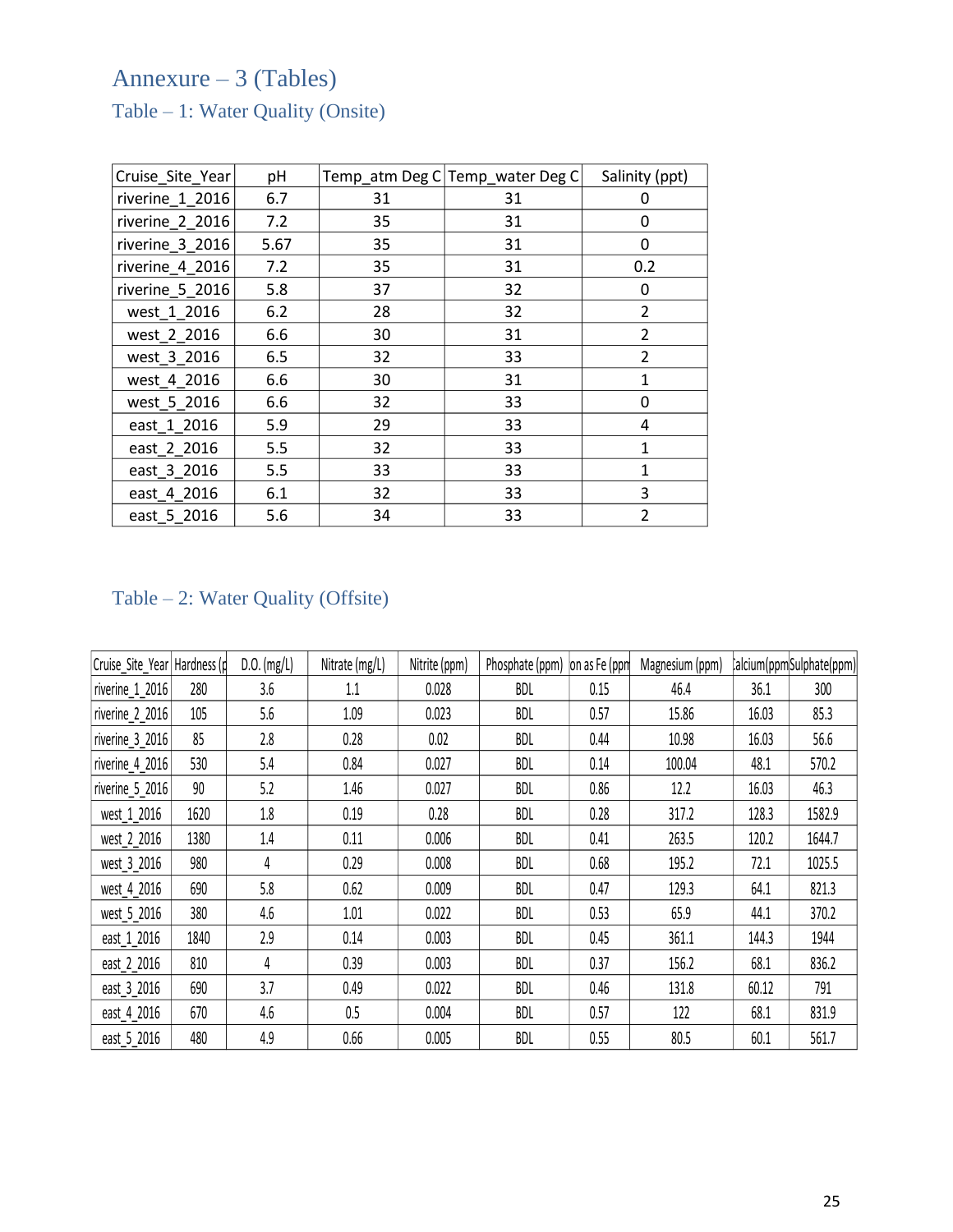# <span id="page-25-0"></span>Table – 3: Habitat Preference of Fin-Fishes at Southern Vembanad

| <b>Species</b>              | F            | F&B          | B&M | F,B&M        | M            |
|-----------------------------|--------------|--------------|-----|--------------|--------------|
| Aesopia cornuta             |              |              |     |              | $\mathbf{1}$ |
| Ambassis ambassis           |              |              |     | 1            |              |
| Ambassis gymnocephalus      |              |              |     | $\mathbf{1}$ |              |
| Amblypharyngodon            |              |              |     |              |              |
| melettinus                  | 1            |              |     |              |              |
| Anabas testudineus          |              | 1            |     |              |              |
| Aplocheilus blockii         | 1            |              |     |              |              |
| Aplocheilus lineatus        |              | $\mathbf{1}$ |     |              |              |
| Aplocheilus panchax         |              | $\mathbf{1}$ |     |              |              |
| Arius maculatus             |              |              | 1   |              |              |
| Arius subrostratus          |              |              | 1   |              |              |
| <b>Brachirus orientalis</b> |              |              | 1   |              |              |
| Carinotetraodon             |              |              |     |              |              |
| travancoricus               | 1            |              |     |              |              |
| Ctenopharyngodon idella     |              | 1            |     |              |              |
| Dawkinsia filamentosa       |              | $\mathbf{1}$ |     |              |              |
| Etroplus suratensis         |              | 1            |     |              |              |
| Gerres setifer              |              |              | 1   |              |              |
| Glossogobius giuris         |              |              |     | 1            |              |
| Haludaria fasciata          |              |              |     |              |              |
| Horabagrus brachysoma       |              | 1            |     |              |              |
| Horadandia brittani         |              | $\mathbf{1}$ |     |              |              |
| Hyporhamphus xanthopterus   |              |              |     | 1            |              |
| Labeo dussumieri            | $\mathbf{1}$ |              |     |              |              |
| Labeo rohita                |              | 1            |     |              |              |
| Neochela dadiburjori        | $\mathbf{1}$ |              |     |              |              |
| Mystus gulio                |              | $\mathbf{1}$ |     |              |              |
| Mystus oculatus             | 1            |              |     |              |              |
| Parambassis dayi            |              | $\mathbf{1}$ |     |              |              |
| Parambassis thomassi        | $\mathbf 1$  |              |     |              |              |
| Photopectoralis bindus      |              |              | 1   |              |              |
| Pseudetroplus maculatus     |              | 1            |     |              |              |
| Pseudosphromenus cupanus    | $\mathbf{1}$ |              |     |              |              |
| Pseudosphromenus dayi       | $\mathbf{1}$ |              |     |              |              |
| Puntius mahecola            | 1            |              |     |              |              |
| Puntius vittatus            |              | 1            |     |              |              |
| Rasbora dandia              |              | 1            |     |              |              |
| Salmophasia acinaces        | 1            |              |     |              |              |
| Scatophagus argus           |              |              |     | 1            |              |
| Systomus sarana             |              | 1            |     |              |              |
| Xenentodon cancila          | 1            |              |     |              |              |